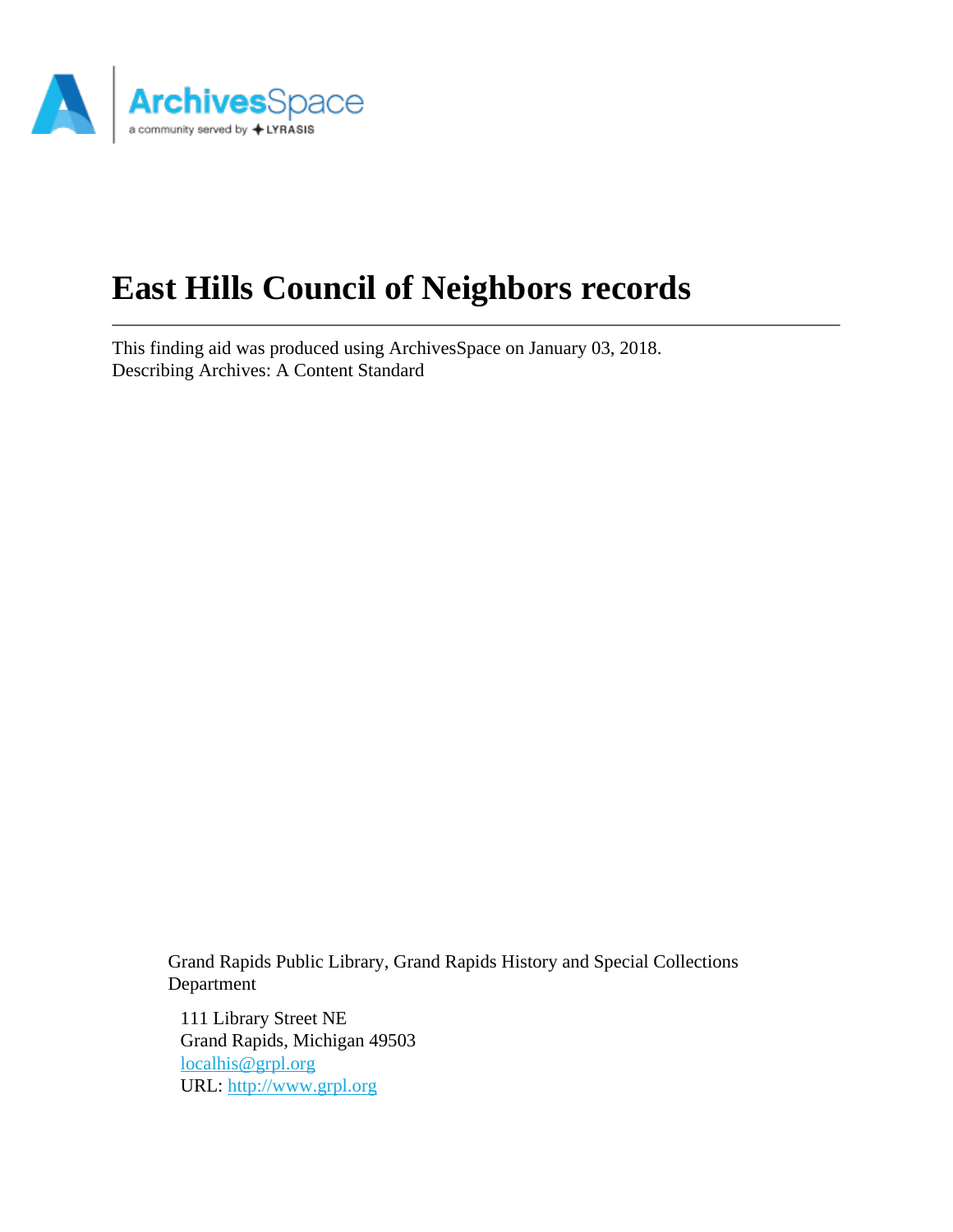## <span id="page-1-0"></span>**Table of Contents**

| 17 |  |
|----|--|
|    |  |
|    |  |
|    |  |
|    |  |
|    |  |
|    |  |
|    |  |
|    |  |
|    |  |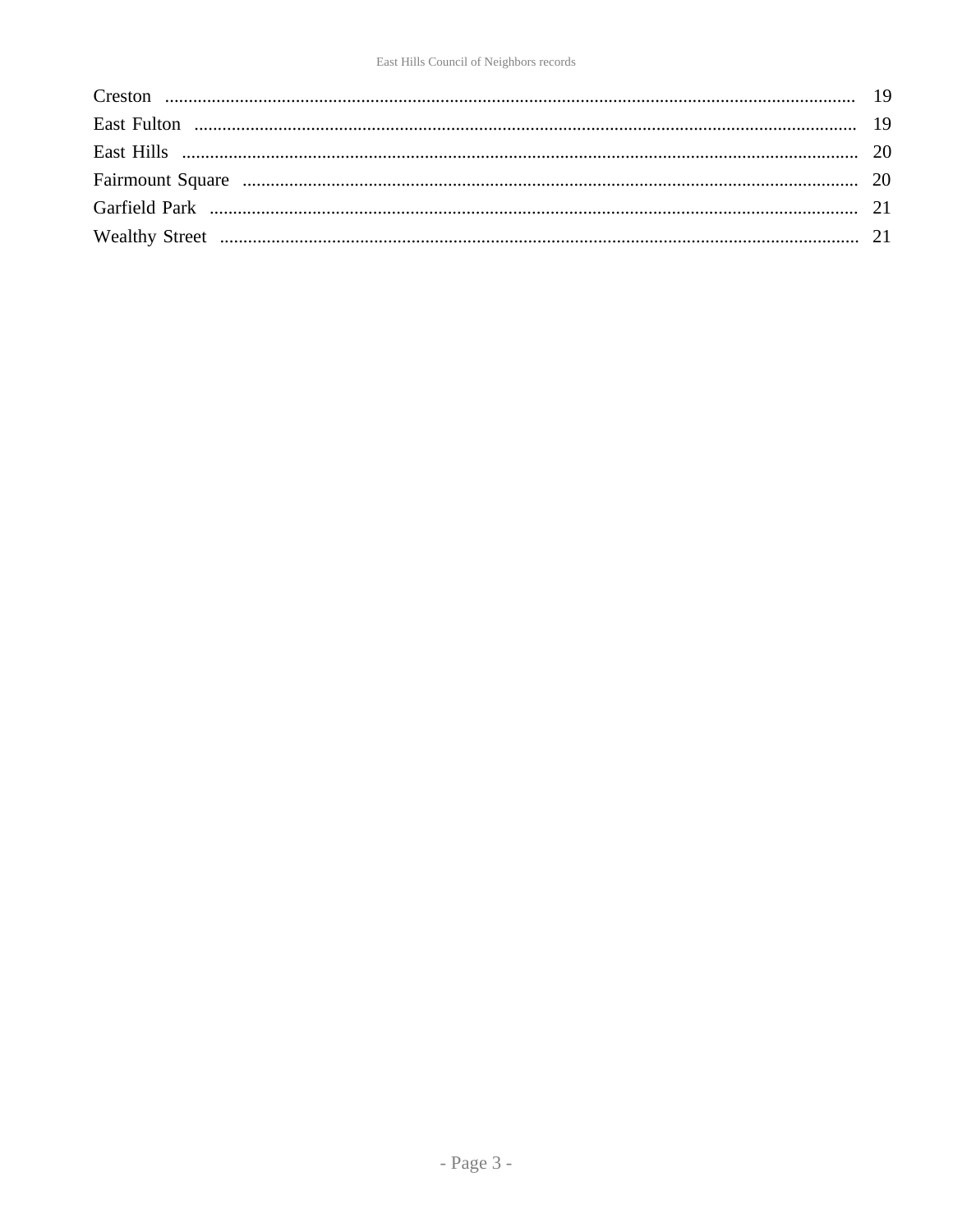### <span id="page-3-0"></span>**Summary Information**

| <b>Repository:</b>                  | Grand Rapids Public Library, Grand Rapids History and Special<br><b>Collections Department</b> |
|-------------------------------------|------------------------------------------------------------------------------------------------|
| <b>Title:</b>                       | East Hills Council of Neighbors records                                                        |
| ID:                                 | Collection 468                                                                                 |
| Date [inclusive]:                   | 1980-2017                                                                                      |
| <b>Physical Description:</b>        | 8 Linear Feet 12 archival boxes and 2 unprocessed, restricted boxes.                           |
| <b>Physical Description:</b>        | Good                                                                                           |
| Language of the<br><b>Material:</b> | English                                                                                        |

**^** [Return to Table of Contents](#page-1-0)

## <span id="page-3-1"></span>**Biographical / Historical**

The East Hills Council of Neighbors was founded in 1981 to address crime and housing concerns in seven neighborhoods: Fitch Corner, Congress Park, Diamond Gate, Cherry Hill, Fairmount Square, Orchard Hill, and Wealthy Heights just east of downtown Grand Rapids, Mich.

Originally, the East Hills Council of Neighbors was almost exclusively a neighborhood crime watch group which included reporting housing violations and suspected drug houses, collecting data on crime rates, and posting notices for business owners and residents about criminal activity in the area. They soon expanded activities to include block clubs and parties, neighborhood improvement activities like gardening and trash clean up, information referrals, city planning, youth programs, and business district revitalization. Perhaps most notably the Council was central to a ten year effort to revitalize an empty and polluted former gas station into a thriving retail space which is both publicly and privately owned. The development is lovingly referred to by residents as the "Center of the Universe," located at 1001-1003 Lake Dr SE, Grand Rapids, Mich. The restoration of 920 Cherry St SE, the former site of the D.A. Blodgett Home for Children, and the surrounding neighborhood is another major achievement of the East Hills Council of Neighbors.

The East Hills Council of Neighbors continues community organization activities in 2017 with projects like East Hills Loves Congress, a grassroots effort to sustain and support a successful neighborhood public school in the center of the East Hills community. East Hills also remains very active in city government and city planning.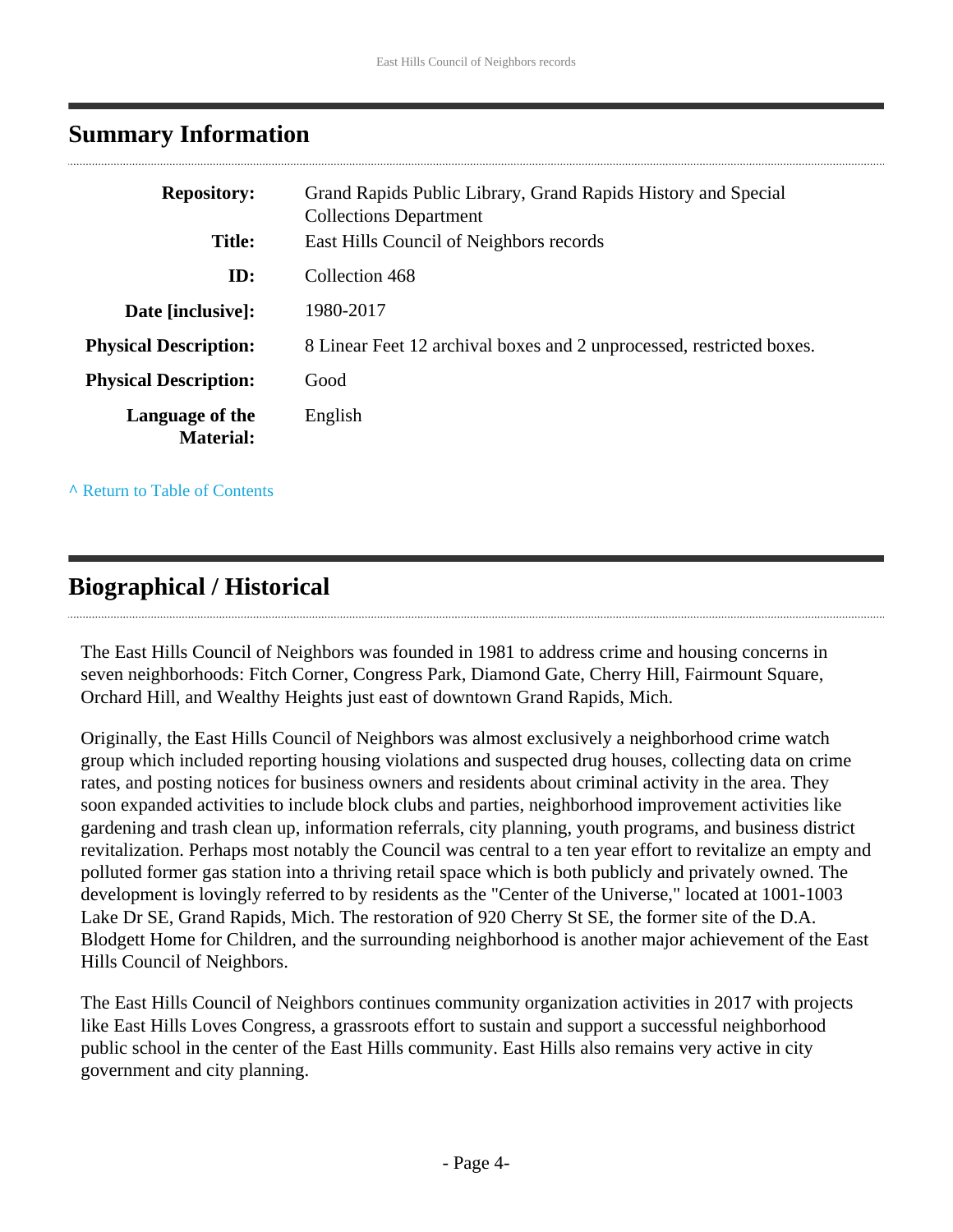## <span id="page-4-0"></span>**Content Description**

The East Hills Council of Neighbors is an association consisting of seven neighborhoods in Grand Rapids, Mich. It is a grassroots community organization dedicated to improving the East Hills neighborhoods. This collection contains a wide variety of documents and materials concerning special activities as well as the day to day functions of the East Hills Council of Neighbors. Included in this collection are financial records, information on youth programs, drug and safety initiative information, home ownership materials, and meeting minutes. Perhaps the most notable material is the paperwork for the purchase and construction of the 'Center of the Universe', Community Development Block Grant activities and reports, and documents surrounding the rehabilitation of the D.A. Blodgett Home for Children.

**^** [Return to Table of Contents](#page-1-0)

### <span id="page-4-1"></span>**Administrative Information**

#### **Publication Statement**

Grand Rapids Public Library, Grand Rapids History and Special Collections Department

111 Library Street NE Grand Rapids, Michigan 49503 [localhis@grpl.org](mailto:localhis@grpl.org) URL:<http://www.grpl.org>

#### **Immediate Source of Acquisition**

Gift of the East Hill Council of Neighbors [2017.046]

**^** [Return to Table of Contents](#page-1-0)

### <span id="page-4-2"></span>**Controlled Access Headings**

• Neighborhoods -- Michigan -- Grand Rapids -- History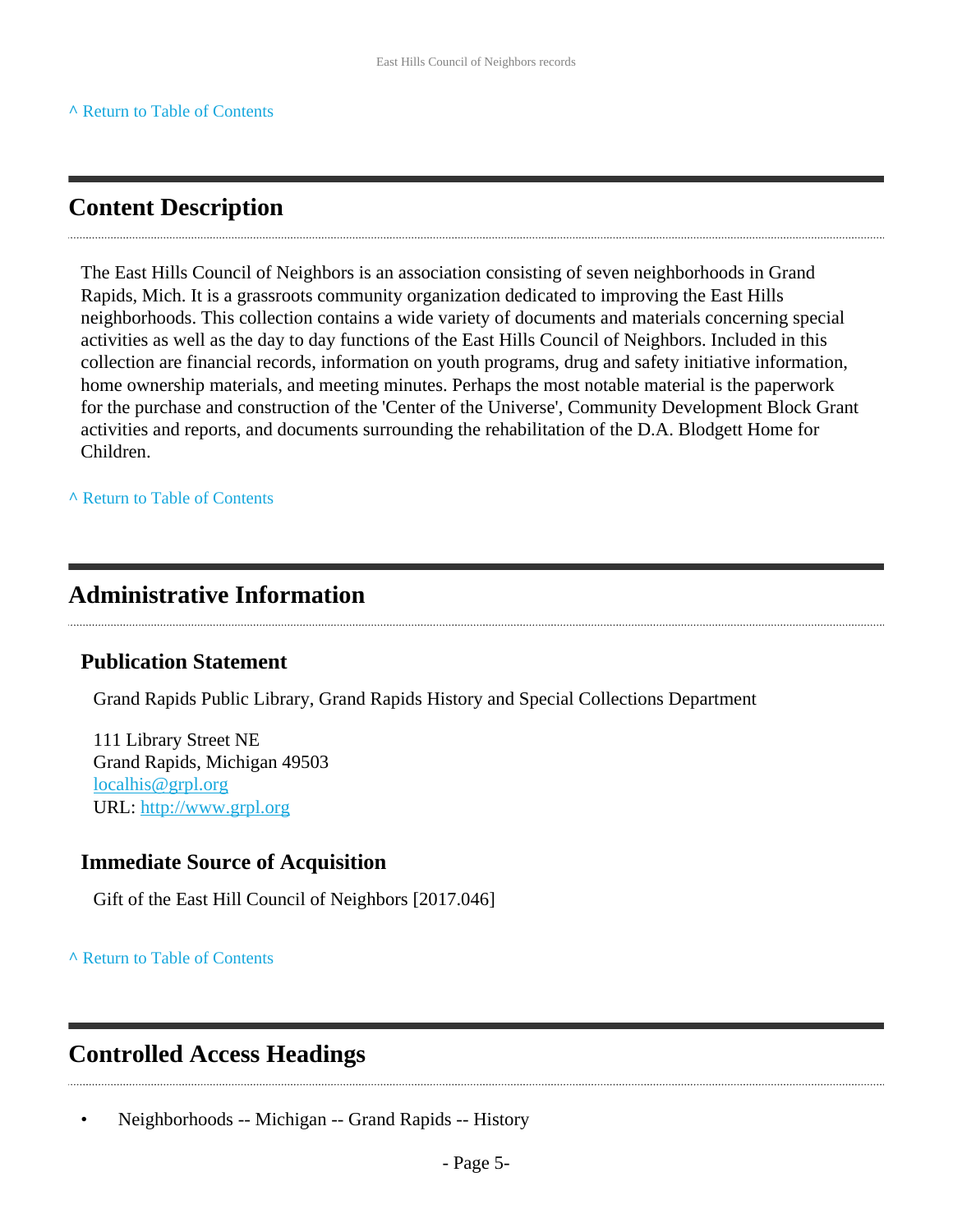- Grand Rapids (Mich.) -- History
- East Hills Council of Neighbors

### <span id="page-5-0"></span>**Collection Inventory**

### <span id="page-5-1"></span>**I. Administrative Documents**

#### **Scope and Contents**

This series focuses on the official documents and day to day operation material of the East Hills Council of Neighbors. Included are training materials, meeting sign-in sheets, articles of incorporation, and financial materials. Also included is the miscellenous materials.

#### <span id="page-5-2"></span>**East Hills Organizational Information**

| <b>Title/Description</b>                                                                                     | <b>Instances</b> |                     |
|--------------------------------------------------------------------------------------------------------------|------------------|---------------------|
| East Hills Council of Neighbors History and Mission Statement,<br>1980<br>Date: 1980                         | Box 1            | Folder 1            |
| Rules of Order and By-laws, 1985<br>Date: 1985                                                               | Box 1            | Folder <sub>3</sub> |
| East Hills Neighborhood Organization Plan, 1992-1994<br>Date [inclusive]: 1992-1994                          | Box 1            | Folder <sub>6</sub> |
| East Hills Neighborhood Association Organizational Chart and<br>Reorganization Statement, 1993<br>Date: 1993 | Box 1            | folder 7            |
| East Hills Neighborhood Association Articles of Incorporation,<br>1980<br>Date: 1980                         | Box 1            | Folder 9            |
| Amendments to the Articles of Incorporation, 1990<br>Date: 1990                                              | Box 1            | Folder 10           |
| East Hills Council of Neighbors By-Law Changes, 1999<br>Date: 1999                                           | Box 1            | Folder 11           |
| East Hills Neighborhood Association Articles of Incorporation,<br>2001<br>Date: 2001                         | Box 1            | folder 13           |
| East Hills Council of Neighbors By-laws, 2007-02                                                             | Box 1            | Folder 14           |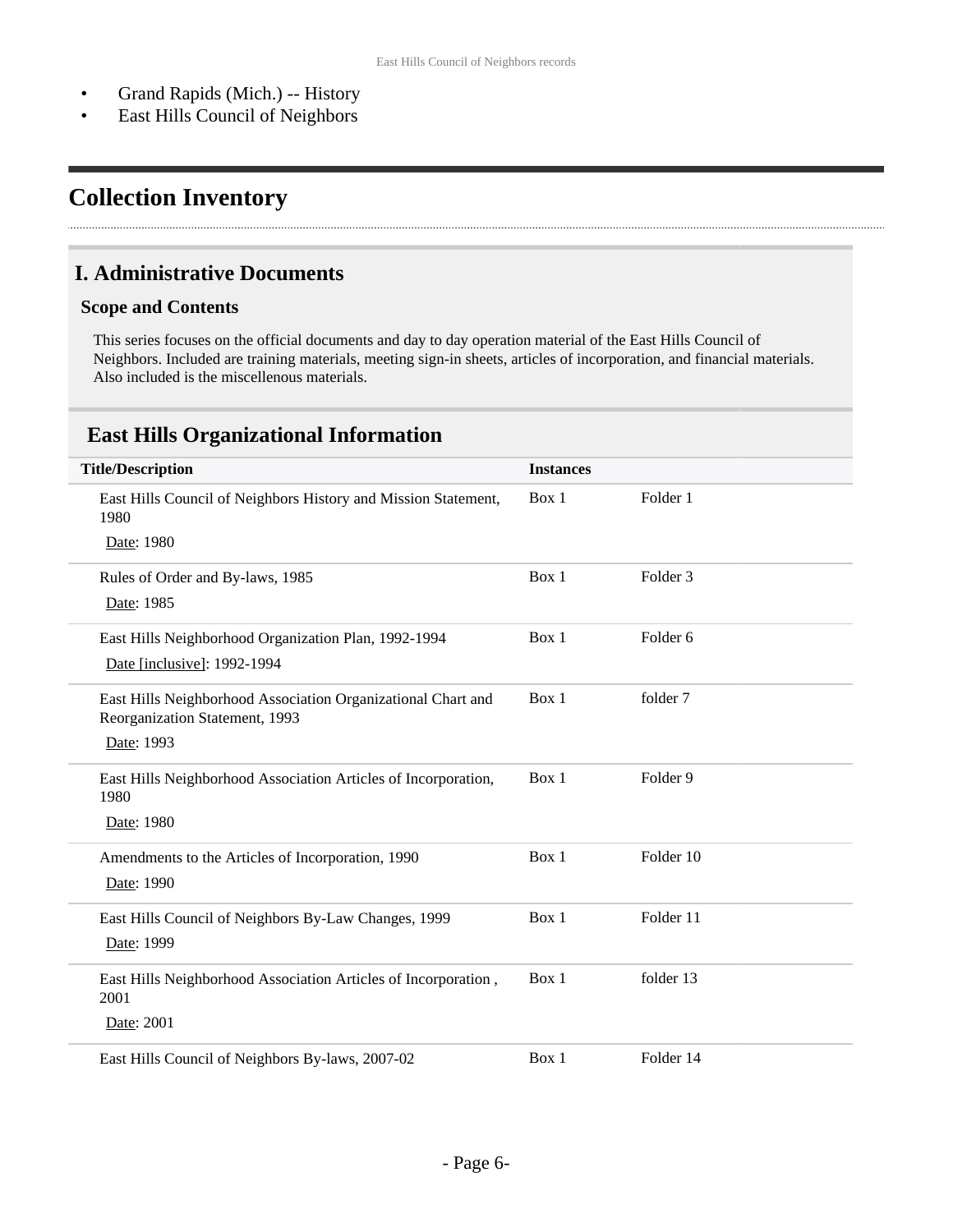| Date: 2007-02                                                                     |        |           |
|-----------------------------------------------------------------------------------|--------|-----------|
| East Hills and Midtown Revitalization Initiative Amendment,<br>2007<br>Date: 2007 | Box 12 | Folder 14 |
| Membership, 2005-2006                                                             | Box 12 | Folder 17 |
| Date [inclusive]: $2005-2006$                                                     |        |           |

## <span id="page-6-0"></span>**East Hills Council of Neighbors Board Materials**

| <b>Title/Description</b>                                                               | <b>Instances</b> |           |  |
|----------------------------------------------------------------------------------------|------------------|-----------|--|
| East Hills Board Election Ballots, 1997-09-29<br>Date: 1997-09-29                      | Box 1            | Folder 12 |  |
| East Hills Council of Neighbors Board Roster, 1997-1998<br>Date [inclusive]: 1997-1998 | Box 1            | Folder 16 |  |
| East Hills Board Meeting Minutes, 1994<br>Date: 1994                                   | Box 1            | Folder 18 |  |
| East Hills Election and Board Info, 1995<br>Date: 1995                                 | Box 1            | Folder 19 |  |
| East Hills Board Meeting Minutes, 1995<br>Date: 1995                                   | Box 1            | folder 20 |  |
| Board Meeting Sign in Sheets, 1998-2000<br>Date [inclusive]: 1998-2000                 | Box 1            | Folder 22 |  |
| Board Meeting Agendas, 1998-1999<br>Date [inclusive]: 1998-1999                        | Box 1            | Folder 23 |  |
| Board Meeting Minutes, 2000-2001<br>Date [inclusive]: 2000-2001                        | Box 1            | Folder 24 |  |
| Board Training Materials, 1999<br>Date: 1999                                           | Box 1            | Folder 25 |  |
| East Hills Job Description - Director, 2002-2003<br>Date [inclusive]: 2002-2003        | Box 1            | Folder 28 |  |
| Meeting minutes and Donation of Materials Agreement, 2017<br>Date: 2017                | <b>Box 12</b>    | Folder 15 |  |

## <span id="page-6-1"></span>**Financial Information**

L

| <b>Title/Description</b>                               | <i><u><b>Instances</b></u></i> |           |
|--------------------------------------------------------|--------------------------------|-----------|
| East Hills Council of Neighbors Treasurer Report, 1998 | Box 1                          | folder 31 |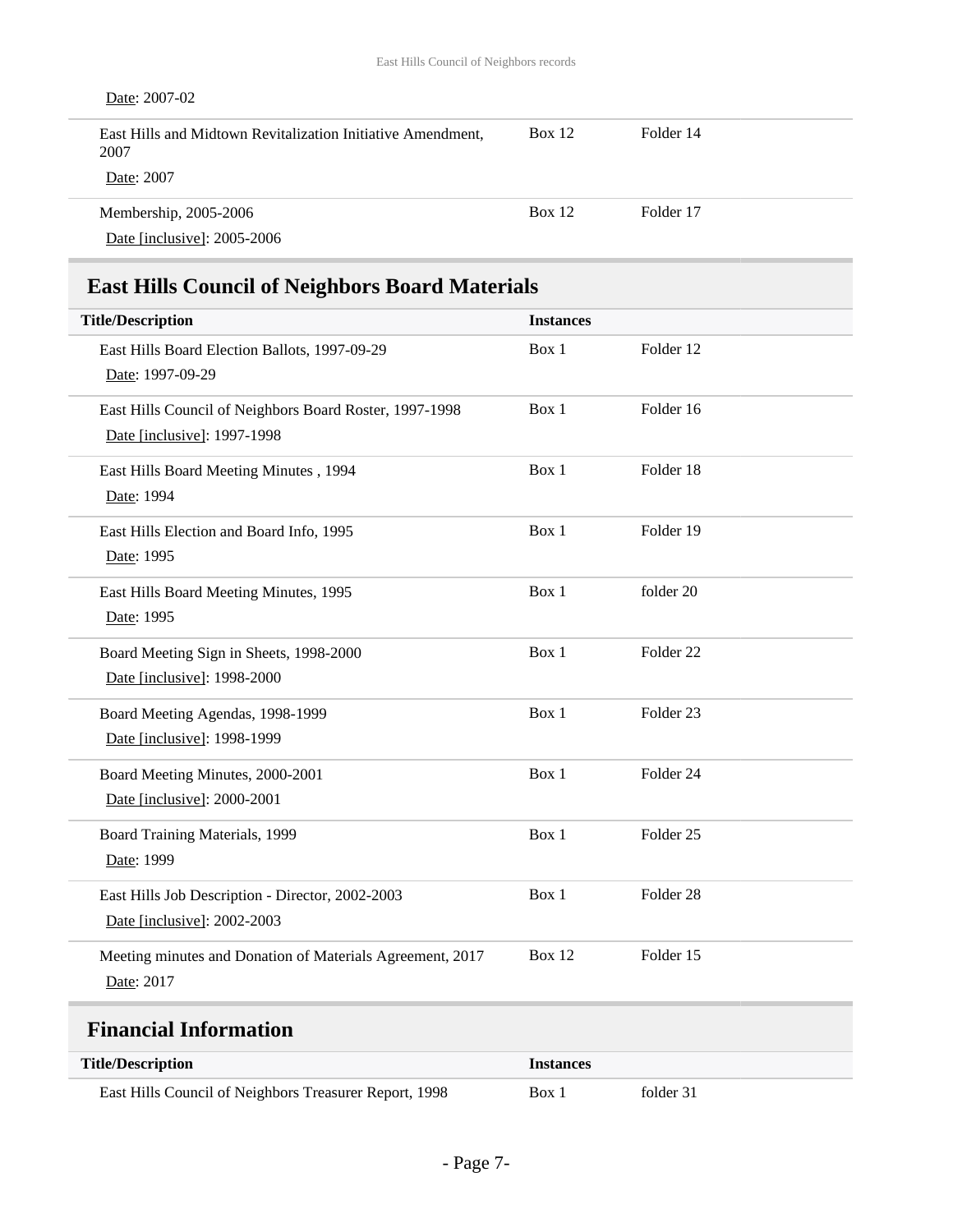### Date: 1998

| East Hills Council of Neighbors Budget, 1998-1999<br>Date [inclusive]: 1998-1999 | Box 1 | folder 32 |
|----------------------------------------------------------------------------------|-------|-----------|
| East Hills Budget Calculations, 2002<br>Date: 2002                               | Box 1 | folder 33 |
| East Hills Council of Neighbors Financial Statements, 2007<br>Date: 2007         | Box 1 | folder 34 |

## <span id="page-7-0"></span>**Training Materials and Handbooks**

| <b>Title/Description</b>                                                                | <b>Instances</b> |          |
|-----------------------------------------------------------------------------------------|------------------|----------|
| East Hills Neighborhood Association Personnel Committee<br>Handbook, 1982<br>Date: 1982 | Box 1            | Folder 2 |
| East Hills Neighborhood Association Director Training Packet,<br>1985<br>Date: 1985     | Box 1            | Folder 4 |
| Block Captain Handbook and Training Materials, 1987<br>Date: 1987                       | Box 1            | Folder 5 |

## <span id="page-7-1"></span>**Rosters and Meeting Sign in Sheets**

<span id="page-7-2"></span>

| <b>Title/Description</b>                                                        | <b>Instances</b> |                      |
|---------------------------------------------------------------------------------|------------------|----------------------|
| East Hills Council of Neighbors Meeting Agenda and Sign in<br>Sheet, 1994-09-14 | Box 1            | Folder 17            |
| Date: 1994-09-14                                                                |                  |                      |
| East Hills Block Club Representatives and Members list,<br>1995-1996            | Box 1            | Folder 15            |
| Date [inclusive]: 1995-1996                                                     |                  |                      |
| Annual Meeting Attendees, 2005                                                  | Box 1            | Folder <sub>27</sub> |
| Date: 2005                                                                      |                  |                      |
| <b>Housing Committee</b>                                                        |                  |                      |
| <b>Title/Description</b>                                                        | <b>Instances</b> |                      |
| United Way Listings, 1994-1995                                                  | Box 2            | Folder 11            |
| Date [inclusive]: 1994-1995                                                     |                  |                      |
| East Hills Home Ownership Materials, 1995                                       | Box 2            | Folder 12            |
| Date: 1995                                                                      |                  |                      |
| Guide for Successful Rental Ownership, 1995                                     |                  |                      |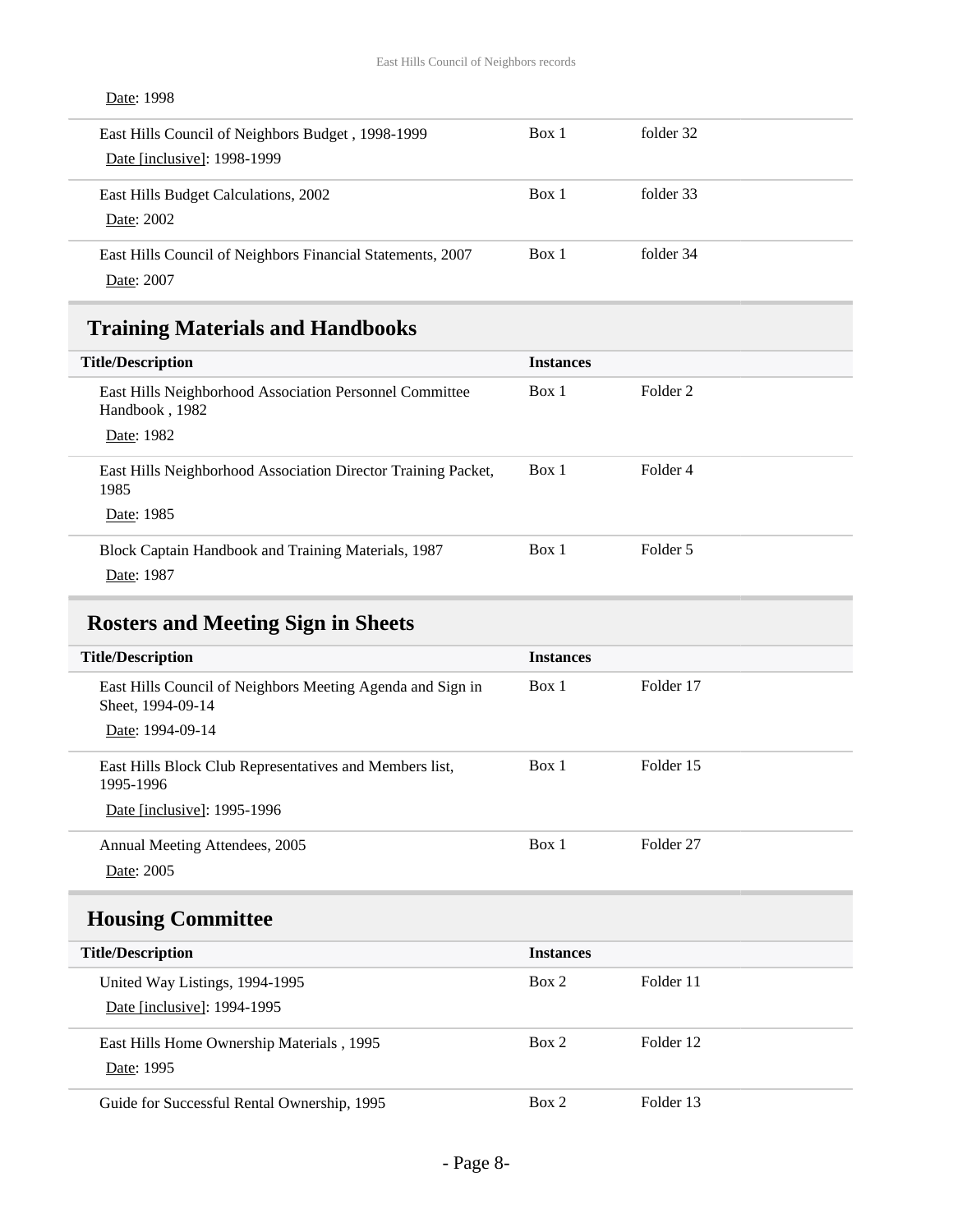<span id="page-8-0"></span>

| Date: 1995                                                    |                  |                      |  |
|---------------------------------------------------------------|------------------|----------------------|--|
| Housing Committee Materials, 1997                             | Box 2            | Folder 14            |  |
| Date: 1997                                                    |                  |                      |  |
| Housing Committee Materials, 1998                             | Box 2            | Folder 15            |  |
| Date: 1998                                                    |                  |                      |  |
| Housing Booklets, 1996-1998                                   | Box 2            | folder 16            |  |
| Date [inclusive]: 1996-1998                                   |                  |                      |  |
| Housing Booklet Printing Information, 1997-1998               | Box 2            | folder 17            |  |
| Date [inclusive]: 1997-1998                                   |                  |                      |  |
| <b>Miscellaneous</b>                                          |                  |                      |  |
| <b>Title/Description</b>                                      | <b>Instances</b> |                      |  |
| East Hills Neighborhood Evaluation, 1993                      | Box 1            | folder 8             |  |
| Date: 1993                                                    |                  |                      |  |
| East Hills Council of Neighbors Meeting Materials, 1998-01-12 | Box 1            | folder 21            |  |
| Date: 1998-01-12                                              |                  |                      |  |
| Missy Bos Resignation Letter, 2001                            | Box 1            | Folder <sub>26</sub> |  |
| Date: 2001                                                    |                  |                      |  |
| Claire Fisher Meeting Notes, 2012                             | Box 1            | Folder <sub>29</sub> |  |
| Date: 2012                                                    |                  |                      |  |
| Claire Fisher Meeting Notes, 2013                             | Box 1            | Folder 30            |  |
| Date: 2013                                                    |                  |                      |  |
| Letter to Mayor Logie regarding LGBT Awareness Day, 1995      | Box 12           | Folder <sub>8</sub>  |  |
| Date: 1995                                                    |                  |                      |  |
| Neighbohood Association retreat materials, 2002               | Box 12           | Folder 10            |  |
| Date: 2002                                                    |                  |                      |  |
| Donation Receipts, 2002-2004                                  | <b>Box 12</b>    | Folder 11            |  |
| Date [inclusive]: 2002-2004                                   |                  |                      |  |
| Thank You Notes, 1980-2017                                    | <b>Box 12</b>    | Folder 19            |  |
| Date [inclusive]: 1980-2017                                   |                  |                      |  |
| Press Clippings, 1980-2017                                    | <b>Box 12</b>    | Folder 20            |  |
| Date [inclusive]: 1980-2017                                   |                  |                      |  |
| Ephemera, 1980-2017                                           | <b>Box 12</b>    | Folder 21            |  |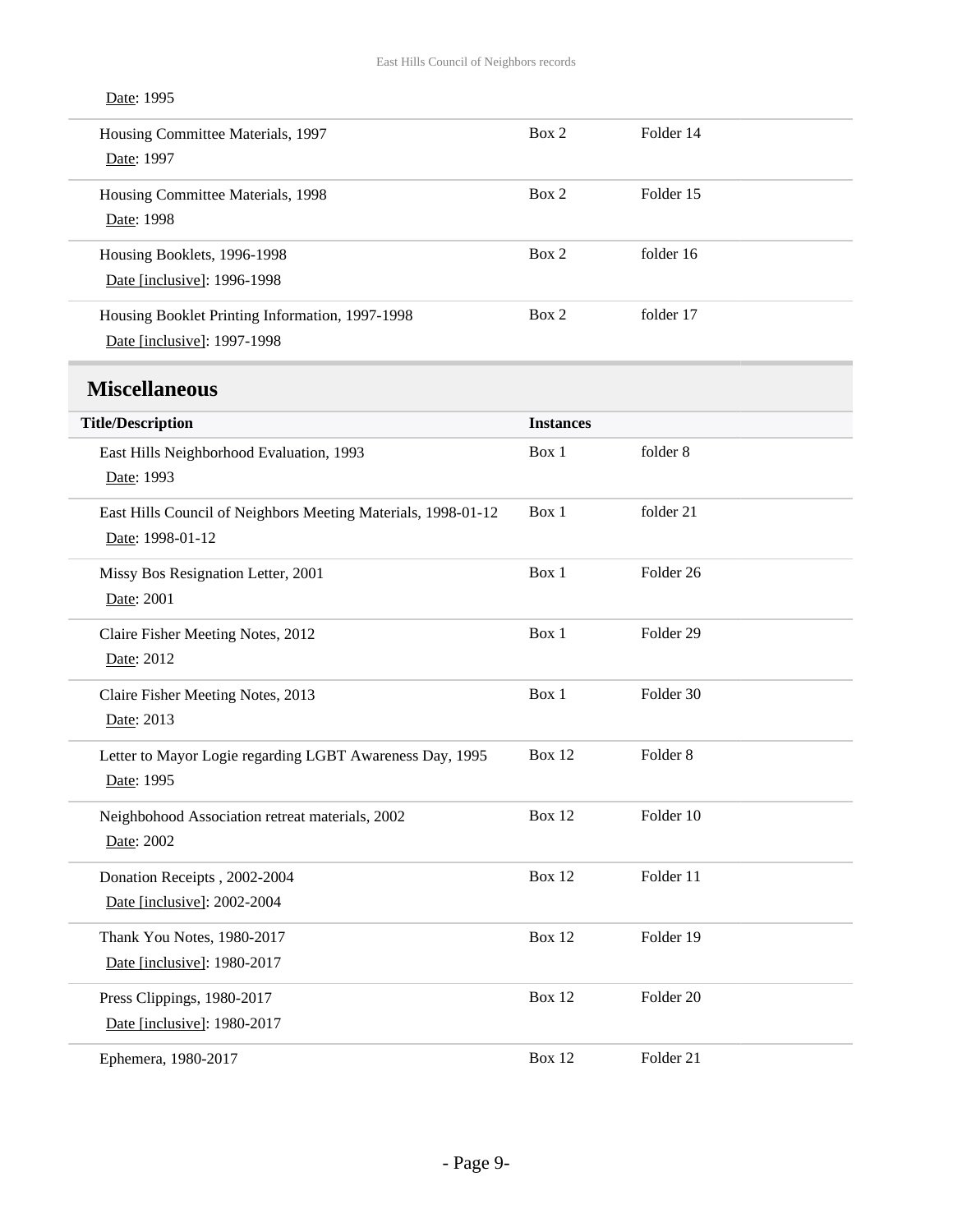#### **^** [Return to Table of Contents](#page-1-0)

### <span id="page-9-0"></span>**II. Crime Prevention materials**

#### **Scope and Contents**

This series focuses on the earliest activities of the East Hills Council of Neighbors and their work in crime prevention and the ellimination of drug houses in the neighborhood. In this series are crime statitistics for the East Hills area, materials relating to the Crime Prevention Association of Michigan, and training materials for gang violence, working with the police, and reporting suspected drug houses.

| <b>Title/Description</b>                                                        | <b>Instances</b> |                     |
|---------------------------------------------------------------------------------|------------------|---------------------|
| Public Safety Committe Meeting Minutes and Reports, 1989<br>Date: 1989          | Box 2            | Folder 1            |
| Drug House Reporting Materials, 1992<br>Date: 1992                              | Box 2            | Folder <sub>2</sub> |
| Gang Information - West Michigan, 1994<br>Date: 1994                            | Box 2            | Folder <sub>3</sub> |
| Crime Prevention Organization Meeting Agenda and Minutes,<br>1994<br>Date: 1994 | Box 2            | Folder 4            |
| Crime Prevention Association of Michigan material, 1994<br>Date: 1994           | Box 2            | Folder 5            |
| Crime Prevention Awards, 1993-1994<br>Date [inclusive]: 1993-1994               | Box 2            | folder 6            |
| Crime Prevention Awards, 1994-1995<br>Date [inclusive]: 1994-1995               | Box 2            | folder 7            |
| Crime Prevention Association of Michigan, 1995<br>Date: 1995                    | Box 2            | Folder <sub>8</sub> |
| Crime Prevention Association of Michigan, 1996<br>Date: 1996                    | Box 2            | Folder 9            |
| East Hills Crime Statistics, 2003-2004<br>Date [inclusive]: 2003-2004           | Box 2            | Folder 10           |

**^** [Return to Table of Contents](#page-1-0)

### <span id="page-9-1"></span>**III. Community Development Block Grants**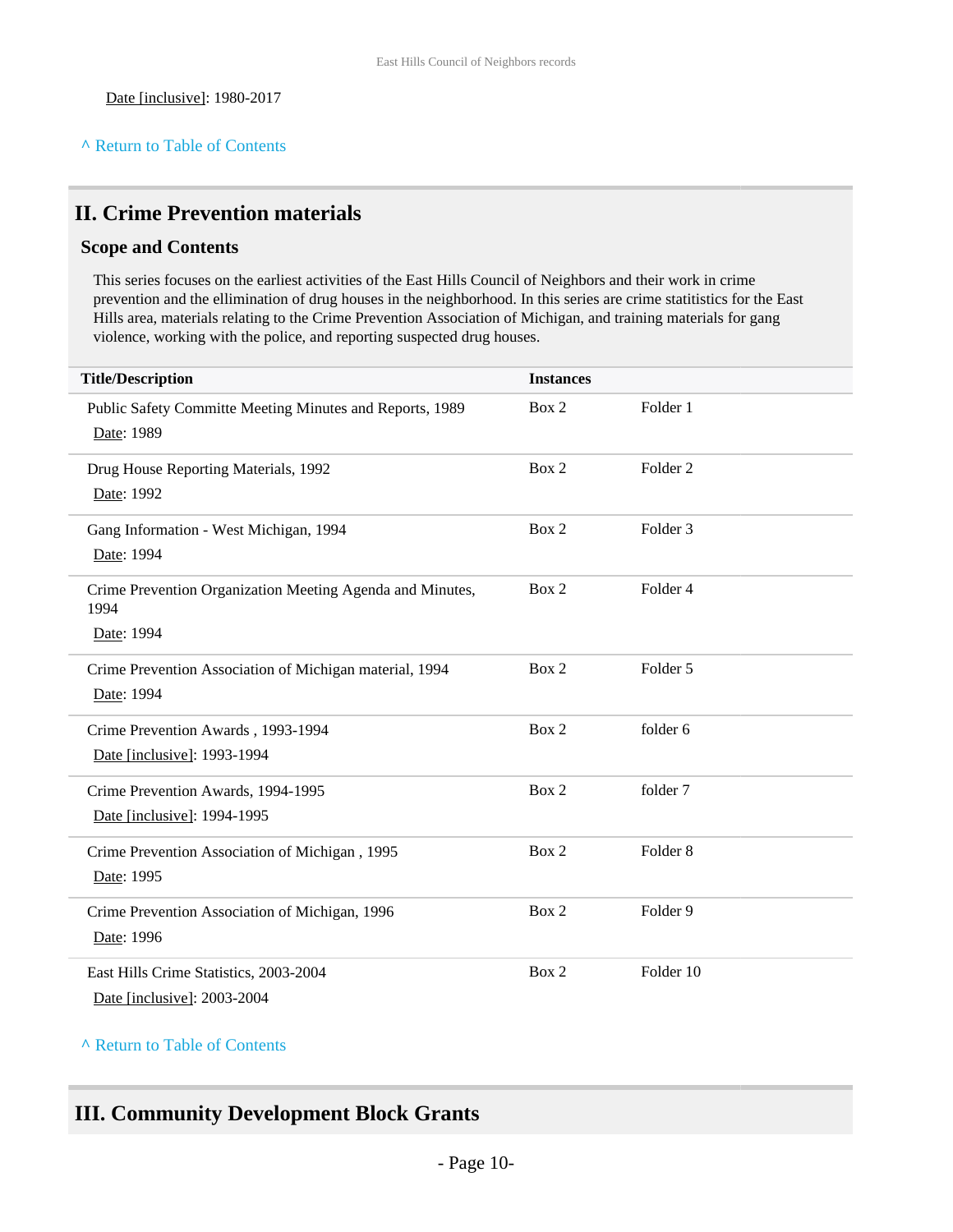### **Scope and Contents**

This series consists of materials relating to Federal Community Development Block Grant activities and reports.

| <b>Title/Description</b>                                                                   | <b>Instances</b> |                     |
|--------------------------------------------------------------------------------------------|------------------|---------------------|
| "Just the Facts" City of Grand Rapids CDBG Program, 1998<br>Date: 1998                     | Box 4            | Folder 1            |
| Amendment to CDBG FY90, 1990<br>Date: 1990                                                 | Box 4            | Folder <sub>2</sub> |
| 19th Year Work Plan and Report, 1993<br>Date: 1993                                         | Box 4            | Folder <sub>3</sub> |
| 20th Year Work Plan and Report, 1994-1995<br>Date [inclusive]: 1994-1995                   | Box 4            | Folder 4            |
| 21st Year Application, 1994<br>Date: 1994                                                  | Box 4            | Folder 5            |
| 21st Year Crime Prevention Reports, 1994-1996<br>Date [inclusive]: 1994-1996               | Box 4            | Folder 6            |
| 21st Year Handicap Ramp and Bathroom Cherry Park, 1995-1996<br>Date [inclusive]: 1995-1996 | Box 4            | Folder <sub>7</sub> |
| 21st Year Street and Alley Lighting Project, 1995<br>Date: 1995                            | Box 4            | Folder <sub>8</sub> |
| 22nd Year Crime Prevention Reports, 1997-1998<br>Date [inclusive]: 1997-1998               | Box 4            | Folder 9            |
| 23rd Year Crime Prevention Reports, 1997-1998<br>Date [inclusive]: 1997-1998               | Box 4            | Folder 10           |
| 24th Year Budget Comparison, 1997-1998<br>Date [inclusive]: 1997-1998                      | Box 4            | folder 11           |
| Public Safety Funds report, 2008<br>Date: 2008                                             | Box 4            | Folder 12           |

**^** [Return to Table of Contents](#page-1-0)

## <span id="page-10-0"></span>**IV. Building Redevelopment**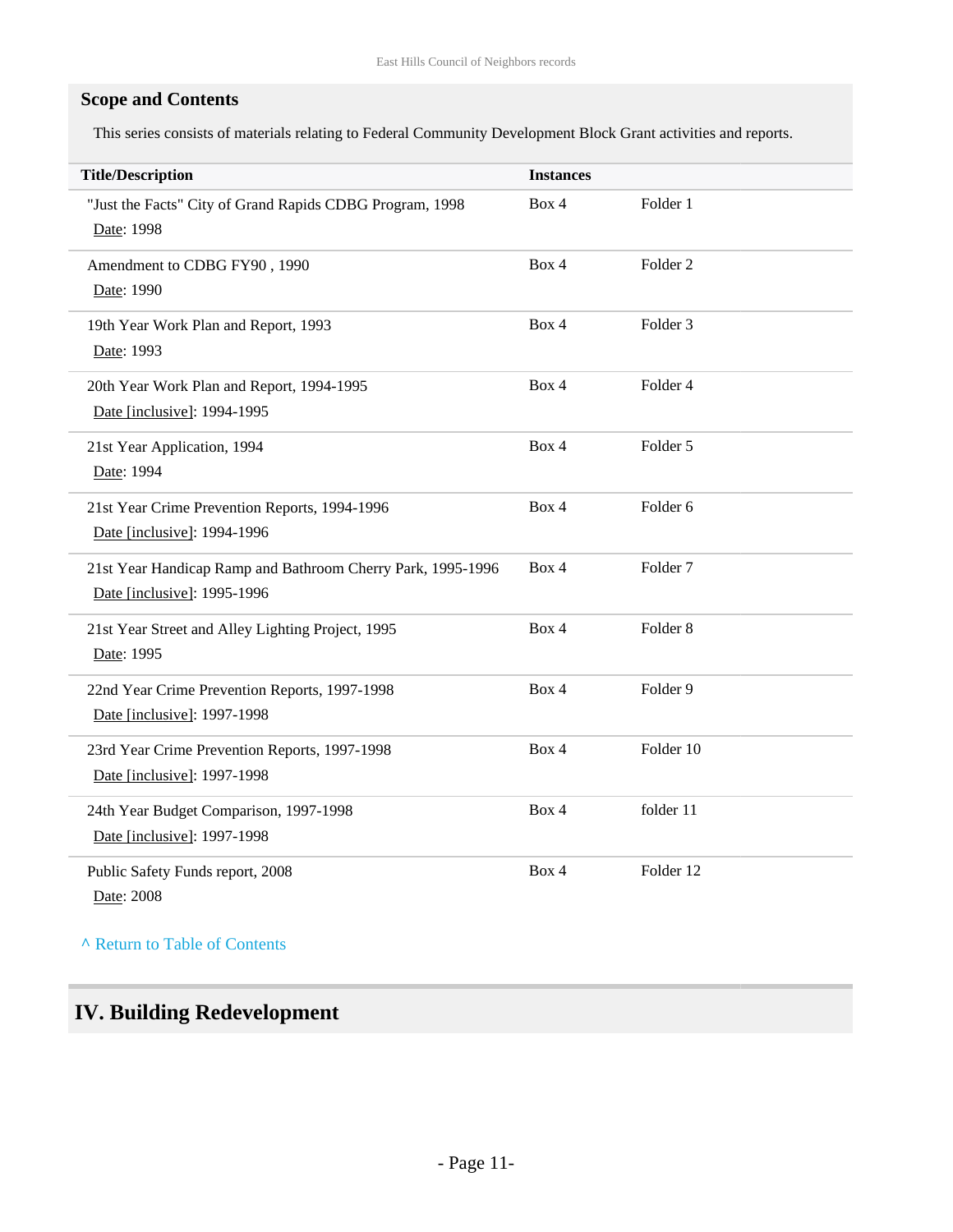#### **Scope and Contents**

Material outlining the redevelopment and surrounding legal issues for the Center of the Universe at 1000 block of Lake Drive and for the D.A. Blodgett Home for Children at 920 Cherry St.

### <span id="page-11-0"></span>**Valley City Linen**

| <b>Title/Description</b>                                           | <b>Instances</b> |          |
|--------------------------------------------------------------------|------------------|----------|
| Comment Survey and Petition, 1995                                  | $Box\ 3$         | Folder 2 |
| Date: 1995                                                         |                  |          |
| <b>Opposition Planning Materials, 1988-1995</b>                    | $Box\ 3$         | Folder 1 |
| Date [inclusive]: 1988-1995                                        |                  |          |
| Board of Zoning Appeals and City Planning Commission,<br>1988-1995 | Box 3            | Folder 3 |
| Date [inclusive]: 1988-1995                                        |                  |          |
| Press Clippings, 1988-1995                                         | Box 3            | Folder 4 |
| Date [inclusive]: 1988-1995                                        |                  |          |
| Correspondence, 1988-1995                                          | $Box\ 3$         | Folder 5 |
| Date [inclusive]: 1988-1995                                        |                  |          |
| 257 Henry St., 1988-1995                                           | Box 3            | Folder 6 |
| Date [inclusive]: 1988-1995                                        |                  |          |

### <span id="page-11-1"></span>**D.A. Blodgett Home for Children**

| <b>Title/Description</b>                                                           | <b>Instances</b> |                     |
|------------------------------------------------------------------------------------|------------------|---------------------|
| Grand Rapids City Planning commission Meeting Minutes,<br>2001<br>Date: 2001       | Box 3            | Folder <sub>7</sub> |
| Legal Papers, Notices, and Appeals, 2001-2002<br>Date [inclusive]: 2001-2002       | $Box\ 3$         | folder 8            |
| Correspondence, 2001-2002<br>Date [inclusive]: 2001-2002                           | Box 3            | Folder 9            |
| Press Clippings, 2002<br>Date: 2002                                                | $Box\ 3$         | Folder 10           |
| William C. Abney Academy Board of Directors Meeting<br>Minutes, 2002<br>Date: 2002 | Box 3            | Folder 11           |
| Senior Housing Proposal, 2002<br>Date: 2002                                        | Box 3            | Folder 12           |
|                                                                                    |                  |                     |

Redevelopment Proposals, 2007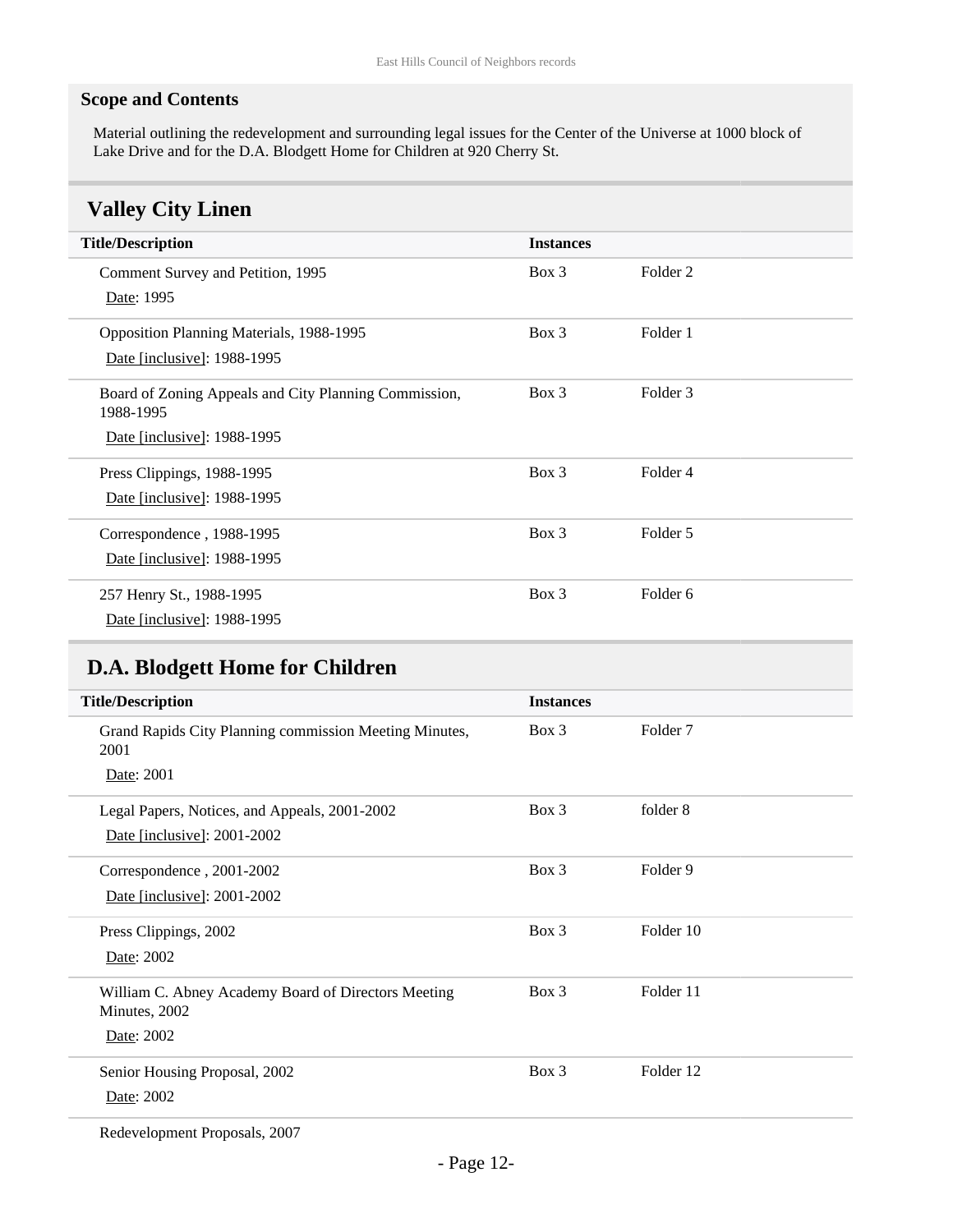$\frac{\text{Date: }2007}{\text{Date: }2007}$ 

#### **^** [Return to Table of Contents](#page-1-0)

#### <span id="page-12-0"></span>**V. Organization Activities and Events**

#### **Scope and Contents**

This subseries focuses on community activities of the East Hills Council of Neighbors including community clean up days, youth programs, and holiday celebrations. Also include is the Department of Enviornmental Quality Uptown Implementation Project materials.

#### <span id="page-12-1"></span>**Holidays, 1994-2000**

Date [inclusive]: 1994-2000

| <b>Title/Description</b>                                        | <b>Instances</b> |           |
|-----------------------------------------------------------------|------------------|-----------|
| Home for the Holidays, 1994-1995<br>Date [inclusive]: 1994-1995 | Box 5            | Folder 1  |
| Halloween Materials, 1993<br>Date: 1993                         | Box 5            | Folder 23 |
| Halloween Materials, 1994<br>Date: 1994                         | Box 5            | Folder 24 |
| Halloween Materials, 1995<br>Date: 1995                         | Box 5            | Folder 25 |

#### <span id="page-12-2"></span>**Kent Count Health Department Collaboration, 1994-1999**

Date [inclusive]: 1994-1999

| <b>Title/Description</b>                                          | <b>Instances</b> |                     |
|-------------------------------------------------------------------|------------------|---------------------|
| Operation No Sale, 1998<br>Date: 1998                             | Box 5            | Folder 5            |
| Heart Healthy Neighbors, 1997-1998<br>Date [inclusive]: 1997-1998 | Box 5            | Folder 6            |
| Color Me Healthy, 1998<br>Date: 1998                              | Box 5            | Folder <sub>7</sub> |
| Heart Healthy Neighbors, 1999<br>Date: 1999                       | Box 6            | Folder 1            |

#### <span id="page-12-3"></span>**Programs, Grants, and Events, 1994-2007**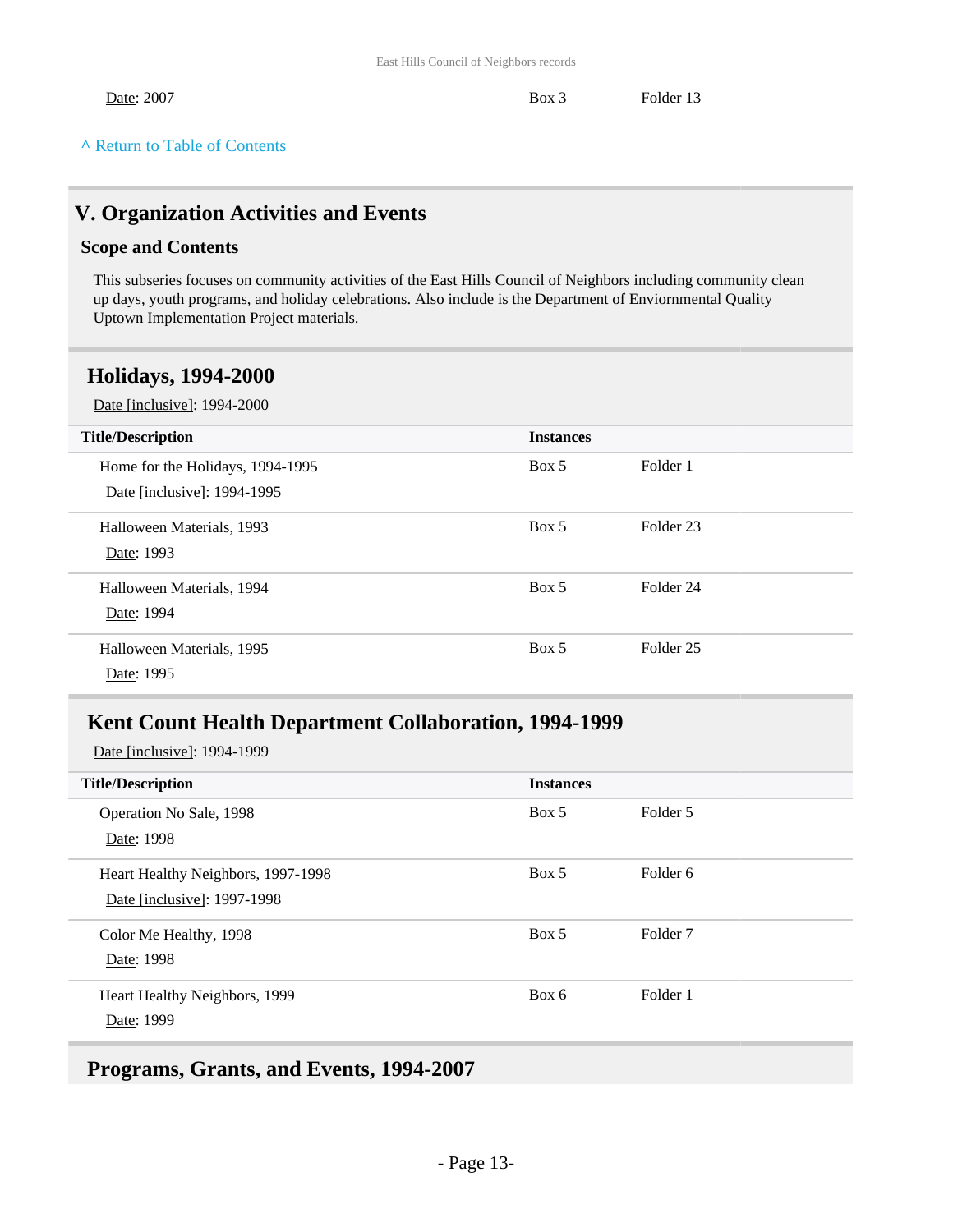Date [inclusive]: 1994-2007

| <b>Title/Description</b>                                | <b>Instances</b> |                     |  |
|---------------------------------------------------------|------------------|---------------------|--|
| Gleaners, 1994-1995                                     | Box 5            | Folder <sub>2</sub> |  |
| Date [inclusive]: 1994-1995                             |                  |                     |  |
| United Day of Caring, 1995                              | Box 5            | Folder <sub>3</sub> |  |
| Date: 1995                                              |                  |                     |  |
| Girls in the Hood, 1997-1998                            | Box 5            | Folder 4            |  |
| Date [inclusive]: 1997-1998                             |                  |                     |  |
| Mother's Day Flower Sale, 1998                          | Box 5            | Folder <sub>8</sub> |  |
| Date: 1998                                              |                  |                     |  |
| Flea Market, 1999                                       | Box 5            | Folder 9            |  |
| Date: 1999                                              |                  |                     |  |
| Fiesta Latina, 2001                                     | Box 5            | Folder 10           |  |
| Date: 2001                                              |                  |                     |  |
| The Big Race, 2002                                      | Box 5            | Folder 11           |  |
| Date: 2002                                              |                  |                     |  |
| Sidewalk Stomp, 2002                                    | Box 5            | folder 12           |  |
| Date: 2002                                              |                  |                     |  |
| Dinner Theater, 2003                                    | Box 5            | Folder 13           |  |
| Date: 2003                                              |                  |                     |  |
| Wege Foundation Materials, 2005-2007                    | Box 5            | folder 14           |  |
| Date [inclusive]: 2005-2007                             |                  |                     |  |
| Local Initiative Support Corporation, 2005              | Box 5            | Folder 15           |  |
| Date: 2005                                              |                  |                     |  |
| Social Venture Philathropy Fund Application, 2005-2006  | Box 5            | Folder 16           |  |
| Date [inclusive]: 2005-2006                             |                  |                     |  |
| Operation TurnAround: Project Rehab Application, 1995   | Box 5            | Folder 17           |  |
| Date: 1995                                              |                  |                     |  |
| Operation TurnAround Collaboration Materials, 1994-1995 | Box 5            | Folder 18           |  |
| Date [inclusive]: 1994-1995                             |                  |                     |  |
| Operation TurnAround Letters of Support, 1995           | Box 5            | Folder 19           |  |
| Date: 1995                                              |                  |                     |  |
| Tying Webs Project Correspondence, 1995-1996            | Box 5            | Folder 20           |  |
| Date [inclusive]: 1995-1996                             |                  |                     |  |
| Tying Webs Meeting Materials, 1995-1996                 | Box 5            | Folder 21           |  |
|                                                         |                  |                     |  |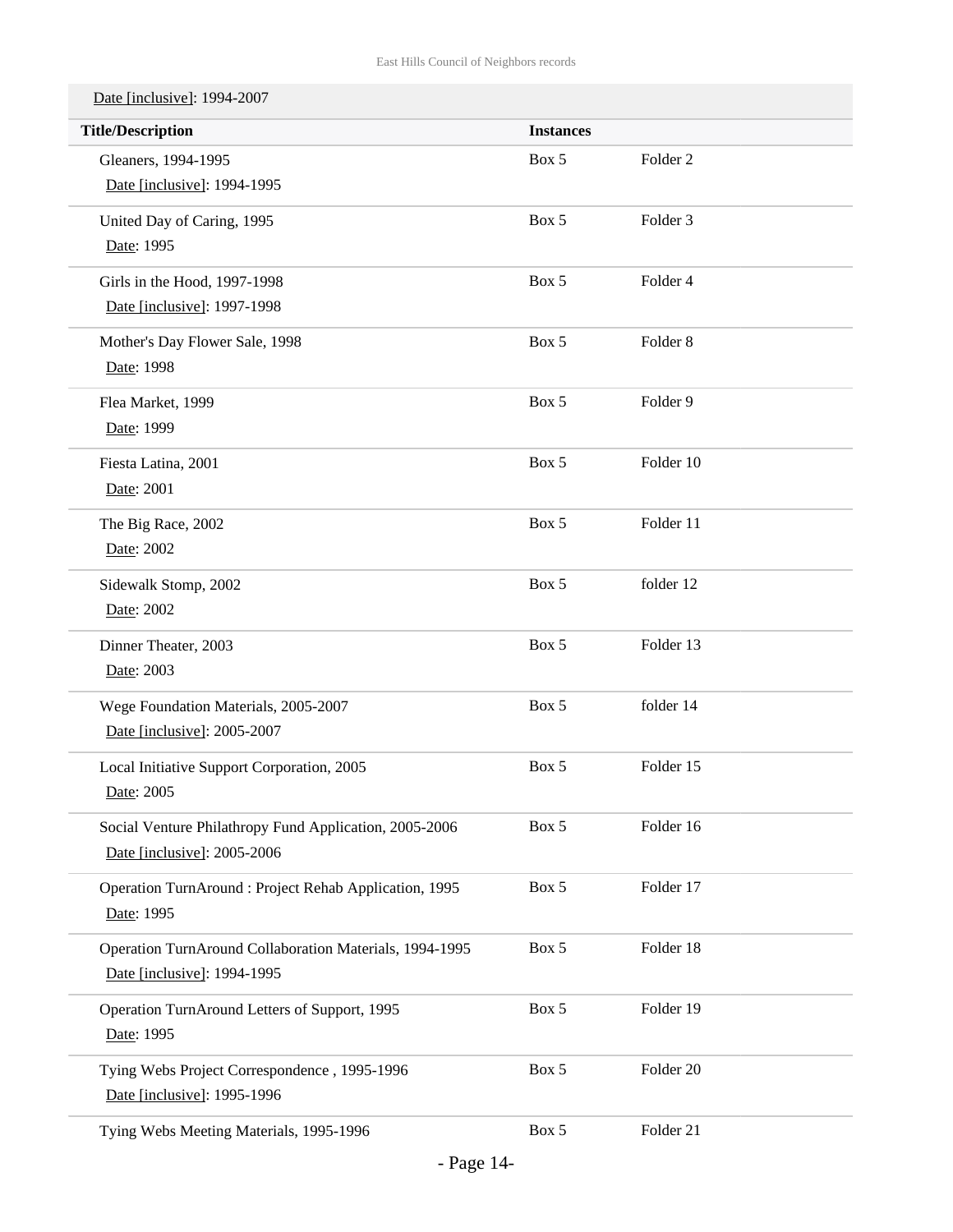| Tying Webs Project Report to the Frey Foundation, 1995-1996<br>Date [inclusive]: 1995-1996 | Box 5 | Folder <sub>22</sub> |  |
|--------------------------------------------------------------------------------------------|-------|----------------------|--|
| Beers of the World, 2006<br>Date: 2006                                                     | Box 6 | Folder 15            |  |
| Jazz Fest, 2005<br>Date: 2005                                                              | Box 6 | Folder 13            |  |
| East Hills Artist Market, 2002<br>Date: 2002                                               | Box 6 | Folder 9             |  |
| East Hills Artist Market, 2005<br>Date: 2005                                               | Box 6 | Folder 10            |  |
| Garage Fest, 2007<br>Date: 2007                                                            | Box 6 | Folder 18            |  |
| Scenic Streets Implementation materials, 1999<br>Date: 1999                                | Box 6 | Folder 11            |  |
| Scenic Streets Grant Applications, 1998-1999<br>Date [inclusive]: 1998-1999                | Box 6 | Folder 12            |  |
| Technical Assistance Grant, 2006<br>Date: 2006                                             | Box 6 | Folder 14            |  |
| Trees Please, 2006<br>Date: 2006                                                           | Box 6 | Folder 16            |  |
| Trees Please, 2007<br>Date: 2007                                                           | Box 6 | Folder 17            |  |
| Dyer-Ives Acorn to Oak Grant, 1995<br>Date: 1995                                           | Box 7 | Folder 1             |  |
| Expanded Visions Grant, 1996-1997<br>Date [inclusive]: 1996-1997                           | Box 7 | Folder <sub>2</sub>  |  |
| Expanded Visions Report and Photos, 1998<br>Date: 1998                                     | Box 7 | Folder 3             |  |
| Voices of Youth Mural Project, 1998<br>Date: 1998                                          | Box 7 | Folder 4             |  |
| Gallery 37, 1998<br>Date: 1998                                                             | Box 7 | Folder 5             |  |
| Gallery Gala, 1998                                                                         | Box 7 | Folder 6             |  |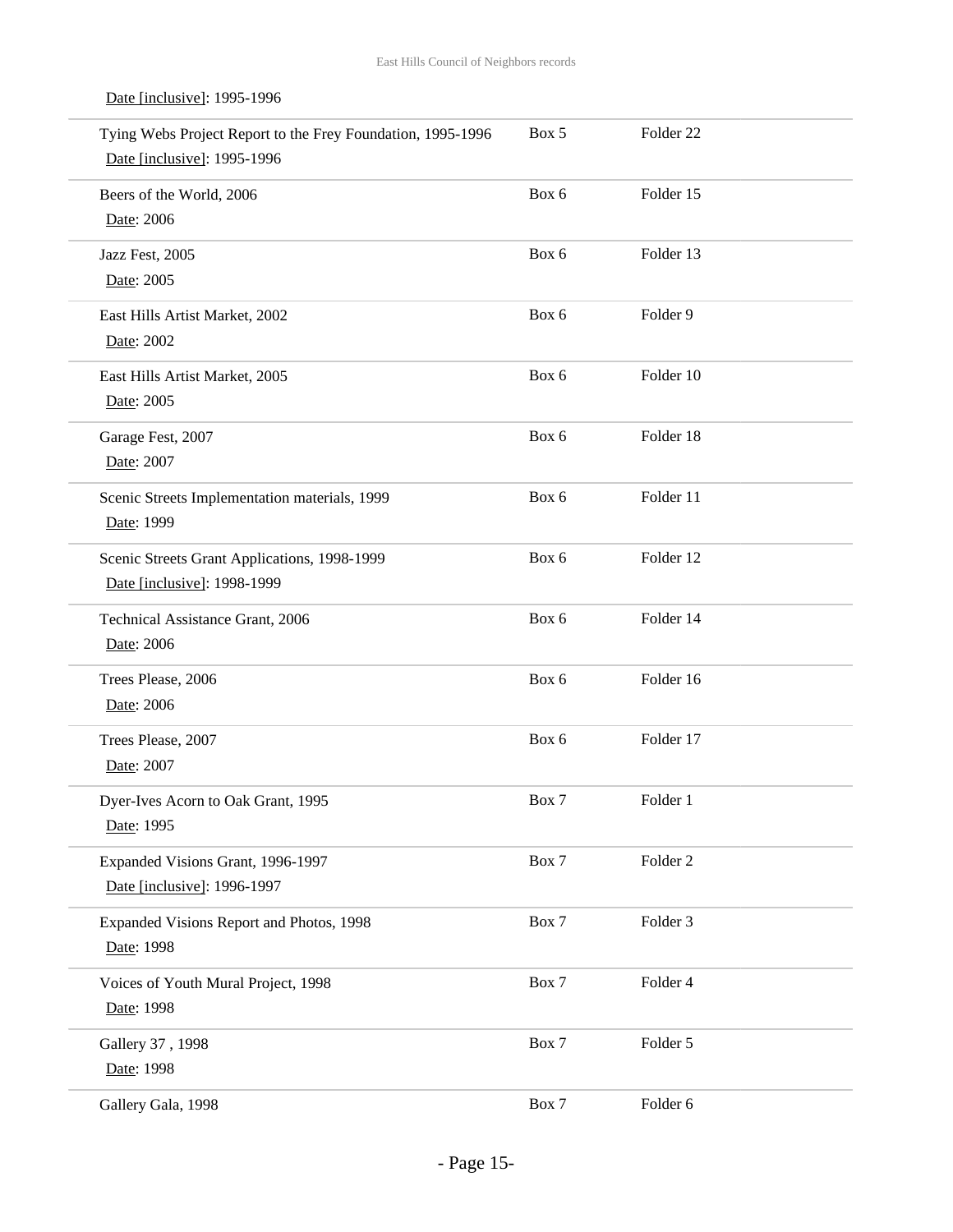| Date: 1998                                                           |               |                     |  |
|----------------------------------------------------------------------|---------------|---------------------|--|
| Gallery Gala Promotional Materials, 1998<br>Date: 1998               | Box 7         | Folder <sub>7</sub> |  |
| Gallery Gala Artists Info, 1998<br>Date: 1998                        | Box 7         | Folder <sub>8</sub> |  |
| Gallery Gala, 1999<br>Date: 1999                                     | Box 7         | Folder 9            |  |
| Gallery Gala Artists Info, 1999<br>Date: 1999                        | Box 7         | Folder 10           |  |
| Art Works! Participation Materials, 1999<br>Date: 1999               | Box 7         | Folder 11           |  |
| Art Works! Funding Materials, 1999<br>Date: 1999                     | Box 7         | Folder 12           |  |
| Art Works! Final Report, 1999<br>Date: 1999                          | Box 7         | Folder 13           |  |
| Dyer-Ives Staff Support Grant, 2002<br>Date: 2002                    | Box 7         | Folder 14           |  |
| Rehab Run, 1994-1995<br>Date [inclusive]: 1994-1995                  | <b>Box 12</b> | Folder 9            |  |
| Poverty Outlaw, 1999<br>Date [inclusive]: 1999                       | <b>Box 12</b> | Folder 10           |  |
| Neighborhood Business Specialist Program Funding, 1980<br>Date: 1980 | <b>Box 12</b> | Folder 16           |  |
| Eastown Street Fair Committee, 1981<br>Date: 1981                    | Box 12        | Folder 18           |  |

## <span id="page-15-0"></span>**DEQ - Upton Implementation Project , (2005-2007)**

Date [bulk]: 2005-2007

| <b>Title/Description</b>                                                      | <b>Instances</b> |           |
|-------------------------------------------------------------------------------|------------------|-----------|
| Requests for Reimbursement and Reports, (2005-2006)<br>Date [bulk]: 2005-2006 | Box 6            | Folder 19 |
| Reports and Subcontracts, 2007<br>Date: 2007                                  | Box 6            | Folder 20 |
| Project description, 2005-2007                                                | Box 6            | Folder 21 |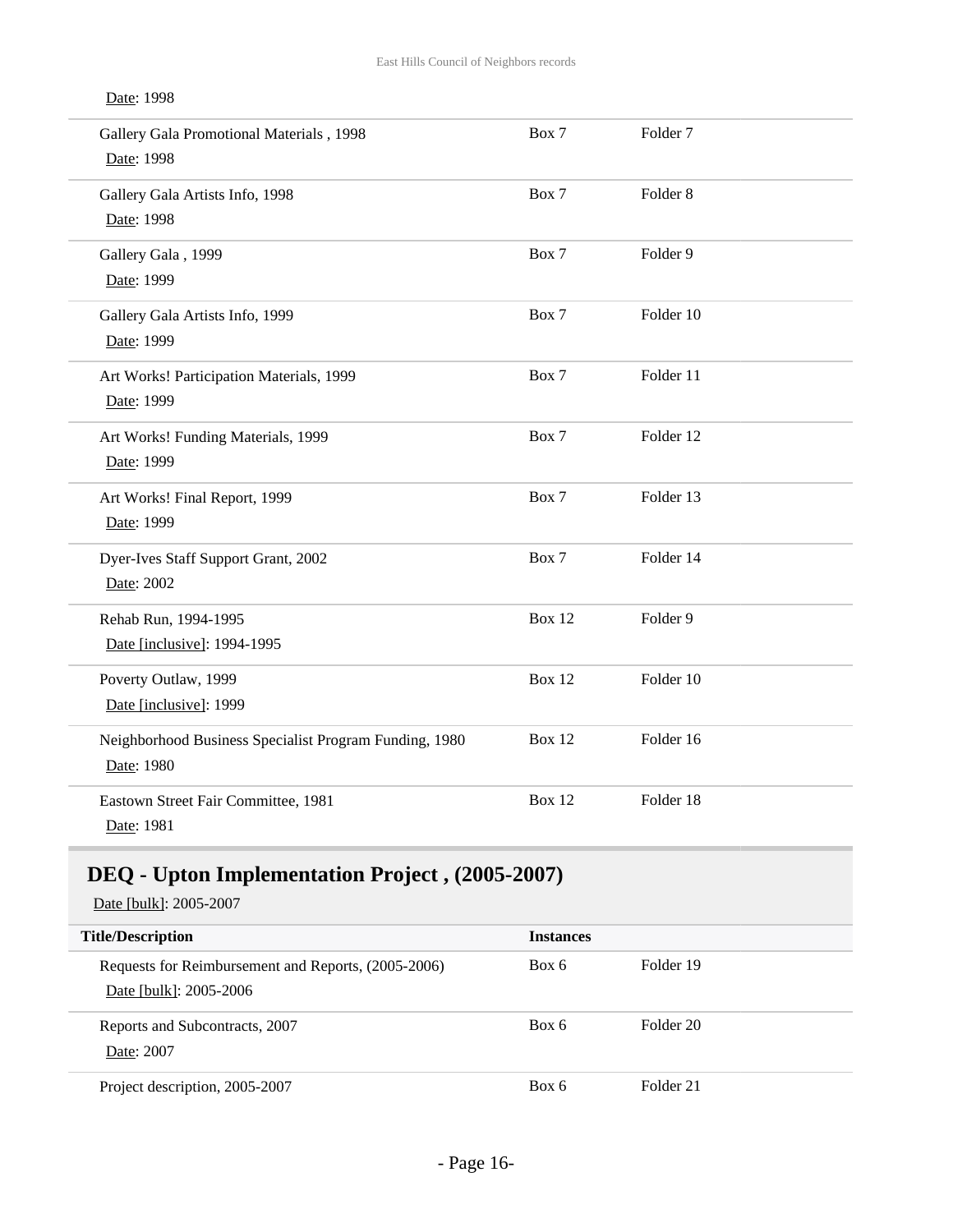#### **^** [Return to Table of Contents](#page-1-0)

### <span id="page-16-0"></span>**VI. City of Grand Rapids**

#### **Scope and Contents**

Materials related to the relationship between the City of Grand Rapids and the East Hills Council of Neighbors.

#### <span id="page-16-1"></span>**Grand Rapids Foundation**

| <b>Title/Description</b>                            | <b>Instances</b> |          |  |
|-----------------------------------------------------|------------------|----------|--|
| Grand Rapids Foundation Grant Pre-Application, 1991 | Box 8            | Folder 1 |  |
| Date: 1991                                          |                  |          |  |

### <span id="page-16-2"></span>**Grand Rapids Alliance for Neighborhood Development**

| <b>Title/Description</b>                                                            | <b>Instances</b> |          |
|-------------------------------------------------------------------------------------|------------------|----------|
| Grand Rapids Alliance for Neighborhood Development<br>materials, 1994<br>Date: 1994 | Box 8            | Folder 2 |
| Grand Rapids Alliance for Neighborhood Development Expense<br>Reports, 2001         | Box 8            | Folder 3 |
| Date: 2001                                                                          |                  |          |

#### <span id="page-16-3"></span>**Plan Grand Rapids**

| <b>Title/Description</b>                                          | <b>Instances</b> |                     |
|-------------------------------------------------------------------|------------------|---------------------|
| Neighborhood and Business Association Packets, 2001<br>Date: 2001 | Box 8            | Folder 4            |
|                                                                   |                  |                     |
| Workbook, 2001                                                    | Box 8            | Folder 5            |
| Date: 2001                                                        |                  |                     |
| Public Meeting Materials, 2001                                    | Box 8            | Folder 6            |
| Date: 2001                                                        |                  |                     |
| Newsletters and Meeting Minutes, 2001                             | Box 8            | Folder <sub>7</sub> |
| Date: 2001                                                        |                  |                     |
| <b>Cool City Program</b>                                          |                  |                     |
| <b>Title/Description</b>                                          | <b>Instances</b> |                     |

<span id="page-16-4"></span>

| Pilot Program Application, 2004 | Box 8 | Folder 8 |
|---------------------------------|-------|----------|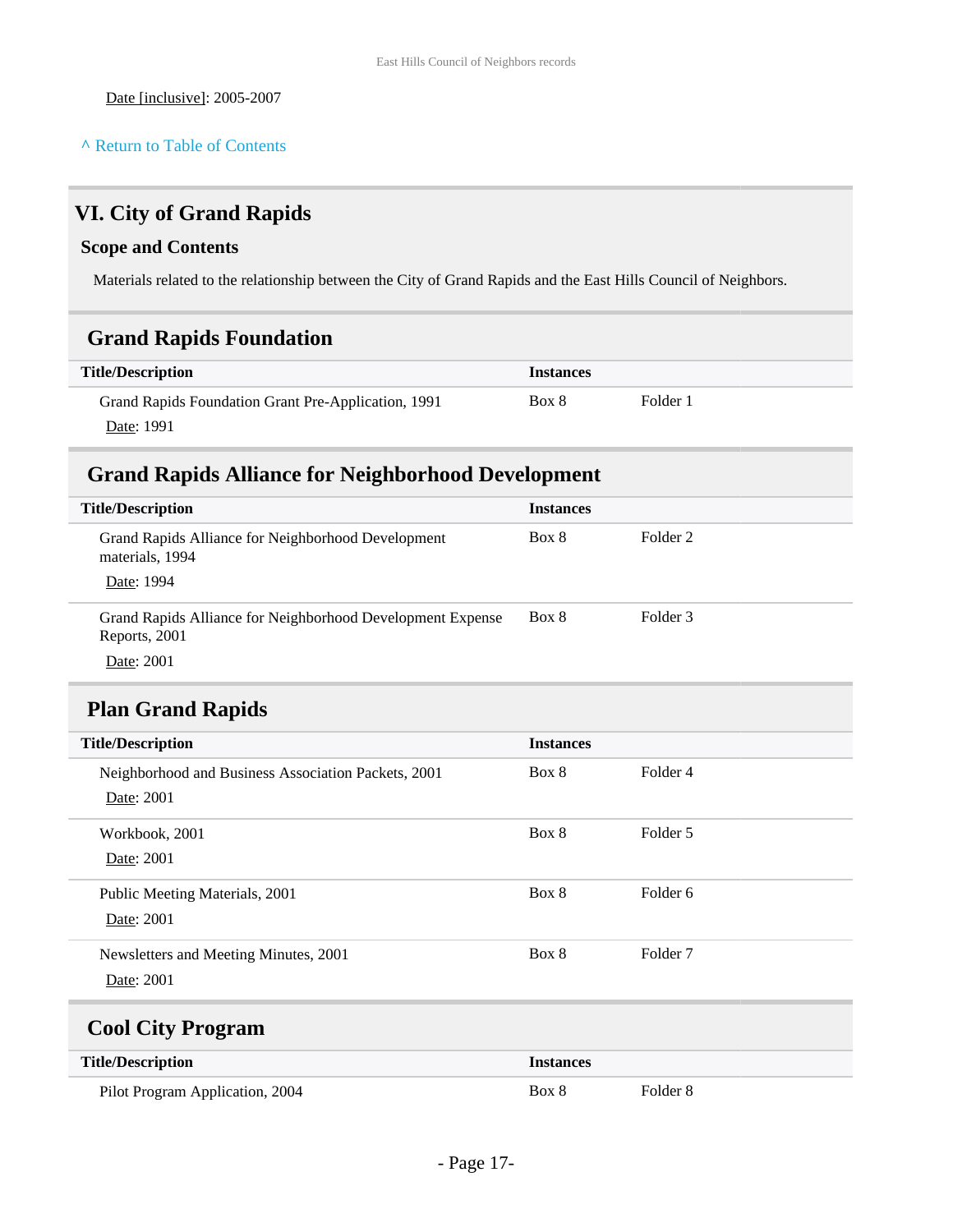#### Date: 2004

| Michigan State Housing Development Authority Grant, 2004 | Box 8 | Folder 9 |
|----------------------------------------------------------|-------|----------|
| Date: 2004                                               |       |          |

### <span id="page-17-0"></span>**City of Grand Rapids**

| <b>Title/Description</b>                       | <b>Instances</b> |           |
|------------------------------------------------|------------------|-----------|
| Neighborhood Economic Steering Committee, 2005 | Box 8            | Folder 10 |
| Date: 2005                                     |                  |           |

#### **^** [Return to Table of Contents](#page-1-0)

### <span id="page-17-1"></span>**VII. Neighborhood Organizations**

#### **Scope and Contents**

Individual neighborhood and block organization and event materials. Wealthy Street, Creston, and Fairmont Square are featured heavily in this series along with smaller organizations.

#### <span id="page-17-2"></span>**Neighborhood Associations Joint Materials**

<span id="page-17-3"></span>

| <b>Title/Description</b>                                                                | <b>Instances</b> |                     |
|-----------------------------------------------------------------------------------------|------------------|---------------------|
| Neighbhood Associations Joint Presentation to the Grand Rapids<br>City Commission, 1993 | Box 9            | Folder 1            |
| Date: 1993                                                                              |                  |                     |
| Directory of Neighborhood Associations, 1994-1995                                       | Box 9            | Folder <sub>2</sub> |
| Date [inclusive]: 1994-1995                                                             |                  |                     |
| <b>Cherry Hill</b>                                                                      |                  |                     |
| <b>Title/Description</b>                                                                | <b>Instances</b> |                     |
| Cherry Hill Crime materials, 1983-1996                                                  | Box 9            | Folder <sub>6</sub> |
| Date [inclusive]: 1983-1996                                                             |                  |                     |
| Cherry Hill Home Ownership materials, 1995                                              | Box 9            | Folder <sub>7</sub> |
| Date: 1995                                                                              |                  |                     |
| Cherry Street Business Association, 1995                                                | Box 9            | folder 8            |
| Date: 1995                                                                              |                  |                     |
| Event Fliers, 1995                                                                      | Box 9            | folder 9            |
| Date: 1995                                                                              |                  |                     |
| Cherry Hill Park Handicap Ramp Project, 1995                                            | Box 9            | Folder 10           |
| Date: 1995                                                                              |                  |                     |

Cherry Hill Association Meeting Agendas , 1997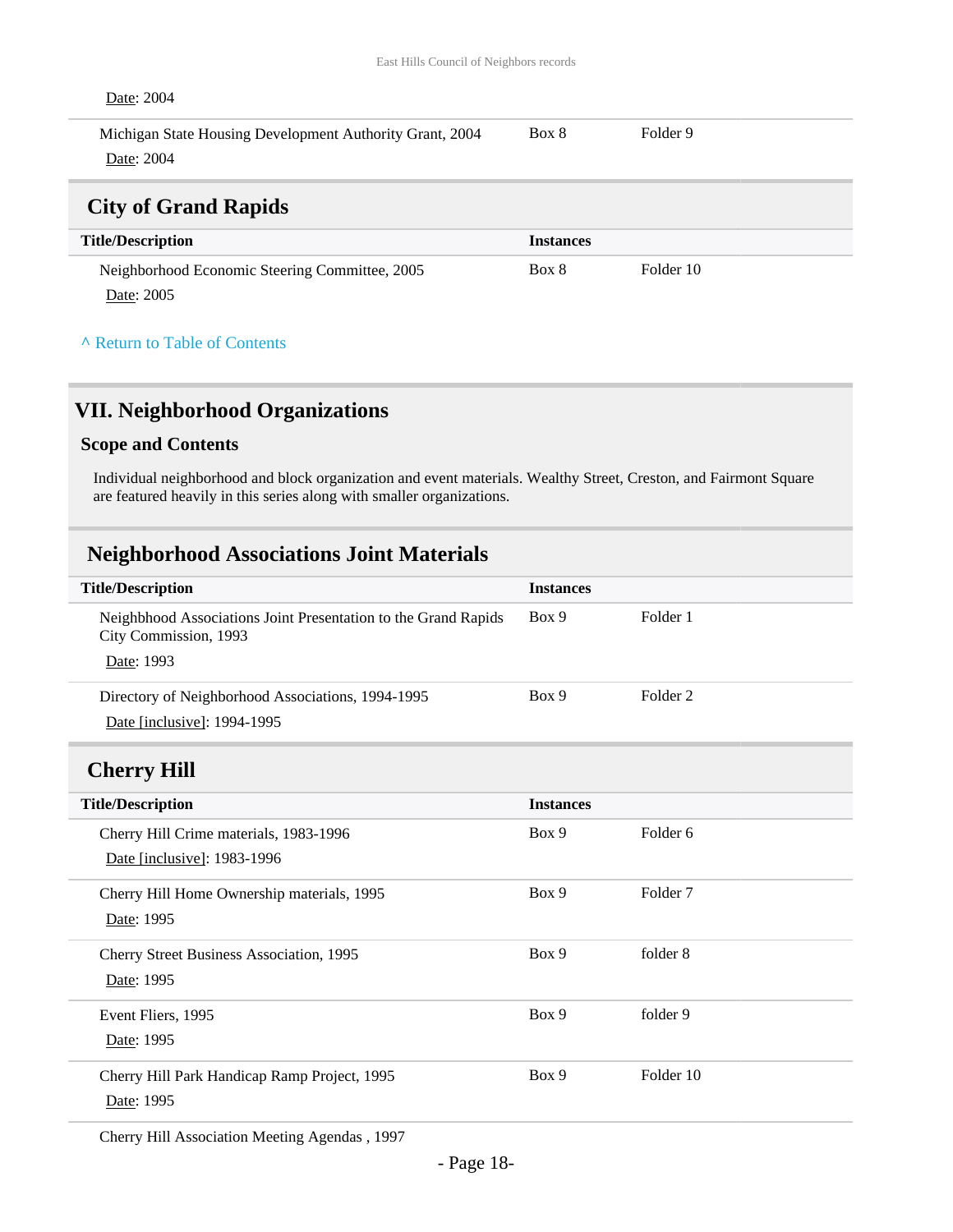<span id="page-18-1"></span><span id="page-18-0"></span>

| Date: 1997                                                                    | Box 9            | Folder 11            |
|-------------------------------------------------------------------------------|------------------|----------------------|
| Cherry Pickings Newsletter, 1994-1996                                         | Box 9            | Folder 12            |
| Date [inclusive]: 1994-1996                                                   |                  |                      |
| Beautification Project GR Community Fund Grant, 2001                          | Box 9            | Folder 13            |
| Date: 2001                                                                    |                  |                      |
| Cherry Hill Neighborhood Revitalization, 1995                                 | Box 9            | Folder 14            |
| Date: 1995                                                                    |                  |                      |
| Cherry Park Wading Pool License Agreement, 2005                               | <b>Box 12</b>    | Folder 13            |
| Date: 2005                                                                    |                  |                      |
| <b>Creston</b>                                                                |                  |                      |
| <b>Title/Description</b>                                                      | <b>Instances</b> |                      |
| Job Description - Block Captain, 1994                                         | Box 9            | Folder 18            |
| Date: 1994                                                                    |                  |                      |
| Creston Neighborhood Association Community Development<br>Report, 1994        | Box 9            | Folder 19            |
| Date: 1994                                                                    |                  |                      |
| Creston Neighborhood Association News, 1997-02-1997-03                        | Box 9            | Folder 20            |
| Date [inclusive]: 1997-02-1997-03                                             |                  |                      |
| Creston Neighborhood Alliance Flower Sale, 1997-05                            | Box 9            | Folder 21            |
| Date [inclusive]: 1997-05                                                     |                  |                      |
| Diamond Gate Block Club, (1994-1996)                                          | Box 9            | Folder <sub>23</sub> |
| Date [bulk]: 1994-1996                                                        |                  |                      |
| City Sponsored Neighborhood Cleanup - Diamond Gate and<br>Congress Park, 1995 | Box 9            | Folder <sub>24</sub> |
| Date [inclusive]: 1995                                                        |                  |                      |
| <b>East Fulton</b>                                                            |                  |                      |
| <b>Title/Description</b>                                                      | <b>Instances</b> |                      |
| Business Association Area Plan, (1993-1994)                                   | Box 9            | Folder 25            |
| Date [bulk]: 1993-1994                                                        |                  |                      |
| Business Association Financial Info, (1993-1994)                              | Box 9            | Folder 26            |
| Date [bulk]: 1993-1994                                                        |                  |                      |
| Business Association Board Meeting materials, (1994-1995)                     | Box 9            | Folder 27            |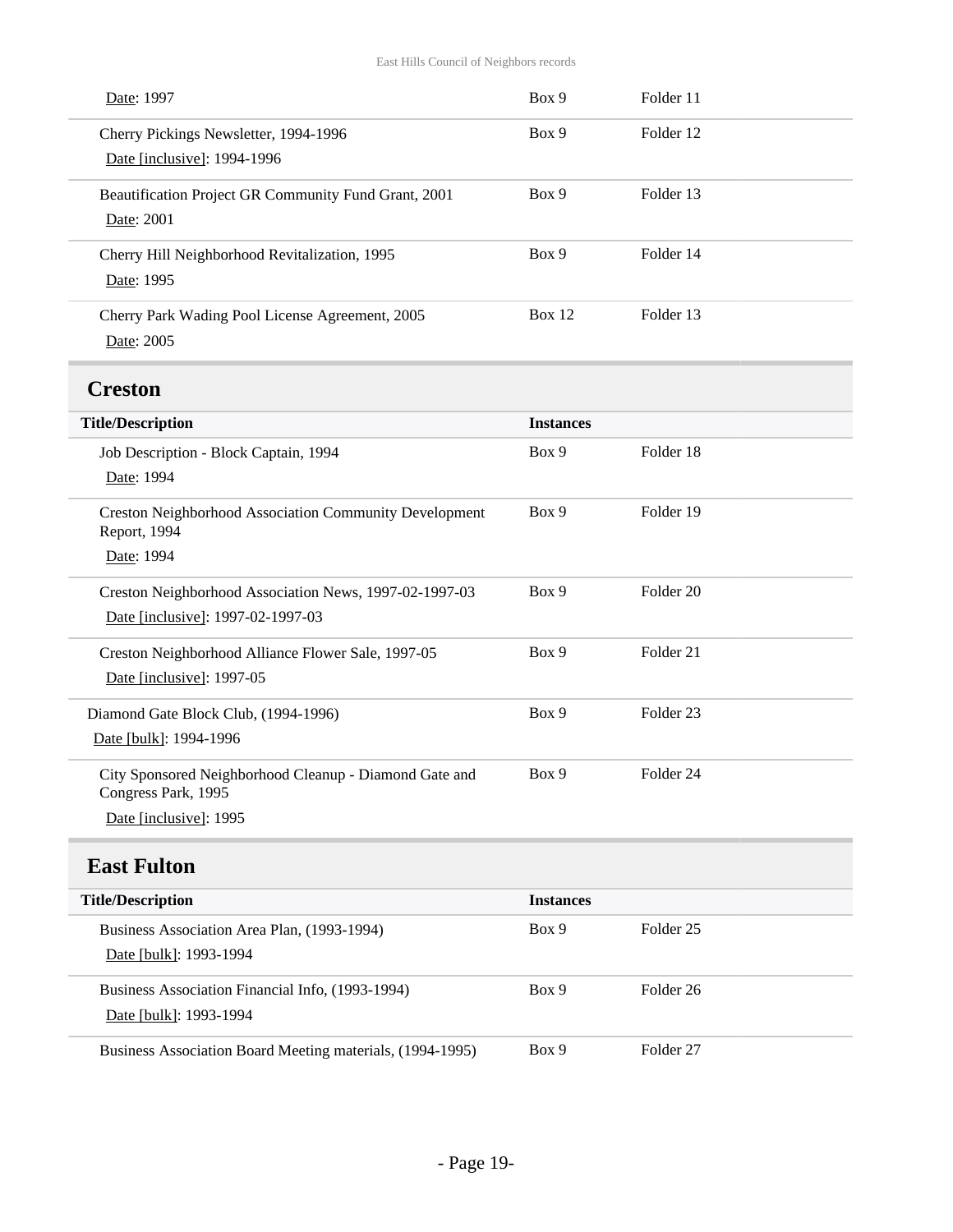<span id="page-19-1"></span><span id="page-19-0"></span>

| Date [bulk]: 1994-1995                                                           |                  |                      |  |
|----------------------------------------------------------------------------------|------------------|----------------------|--|
| Business Association Board correspondence, (1994-1995)<br>Date [bulk]: 1994-1995 | Box 9            | Folder 29            |  |
| Crime Statistics , (1992-1995)                                                   | Box 9            | Folder <sub>28</sub> |  |
| Date [bulk]: 1992-1995                                                           |                  |                      |  |
| East Fulton Business News, (1996-2002)                                           | Box 9            |                      |  |
| Date [bulk]: 1996-2002                                                           |                  |                      |  |
| <b>East Hills</b>                                                                |                  |                      |  |
| <b>Title/Description</b>                                                         | <b>Instances</b> |                      |  |
| East Hills Herald, (1989-1991)                                                   | <b>Box 10</b>    | Folder 1             |  |
| Date [bulk]: 1989-1991                                                           |                  |                      |  |
| Neighborhood Newsbeat, 1998                                                      | <b>Box 10</b>    | Folder <sub>2</sub>  |  |
| Date: 1998                                                                       |                  |                      |  |
| Echo, 1994-2003                                                                  | <b>Box 10</b>    | Folder <sub>3</sub>  |  |
| Date: 1994-2003                                                                  |                  |                      |  |
| <b>Fairmount Square</b>                                                          |                  |                      |  |
| <b>Title/Description</b>                                                         | <b>Instances</b> |                      |  |
|                                                                                  | <b>Box 10</b>    | Folder 4             |  |
| Meeting Agendas and Minutes, (1991-1997)                                         |                  |                      |  |
| Date [bulk]: 1991-1997                                                           |                  |                      |  |
| Fairmount Flyer and Fairmount Focus, (1993-1996)                                 | <b>Box 10</b>    | Folder 5             |  |
| Date [bulk]: 1993-1996                                                           |                  |                      |  |
| Historic Preservation Commission, 1994                                           | Box 10           | Folder 6             |  |
| Date: 1994                                                                       |                  |                      |  |
| Correspondence, 1994-1995                                                        | <b>Box 10</b>    | Folder <sub>7</sub>  |  |
| Date [inclusive]: 1994-1995                                                      |                  |                      |  |
| Event Materials, 1994-1997                                                       | <b>Box 10</b>    | Folder <sub>8</sub>  |  |
| Date [inclusive]: 1994-1997                                                      |                  |                      |  |
| Participant List, 1995                                                           | Box $10$         | folder 9             |  |
| Date: 1995                                                                       |                  |                      |  |
| Historic homes Sale Booklet, 1995                                                | <b>Box 10</b>    | folder 10            |  |
| Date: 1995                                                                       |                  |                      |  |
| Crime and Complaints, 1995-1996                                                  | <b>Box 10</b>    | folder 11            |  |

Historic District Study committee Report and Materials, 1998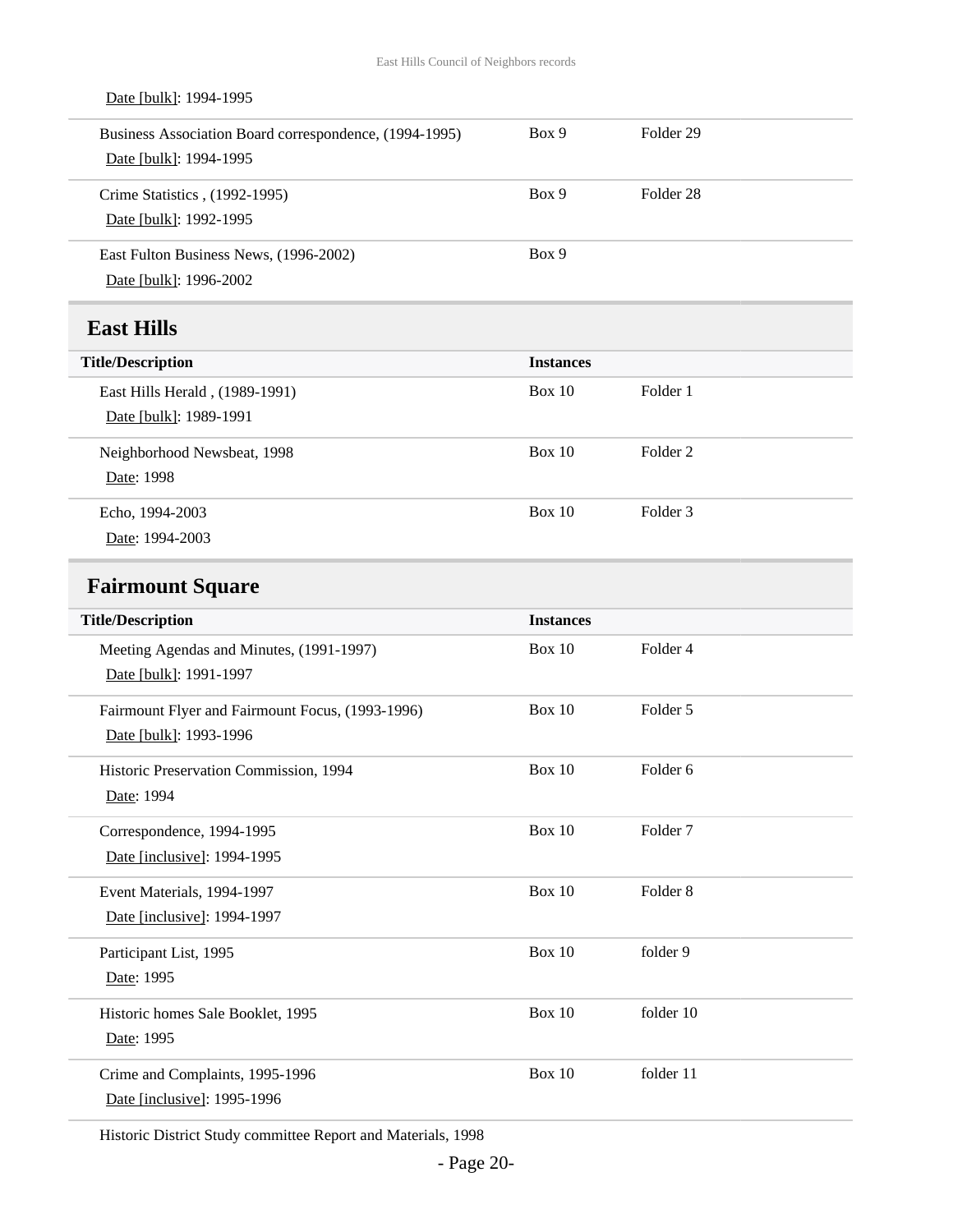<span id="page-20-1"></span><span id="page-20-0"></span>

| Date: 1998                                                                | <b>Box 10</b>    | folder 12           |
|---------------------------------------------------------------------------|------------------|---------------------|
| Preliminary report of the Historic District Committee, 1999<br>Date: 1999 | <b>Box 10</b>    | folder 13           |
| Project Clean Sweep, 2002<br>Date: 2002                                   | Box 10           | folder 14           |
| <b>Garfield Park</b>                                                      |                  |                     |
| <b>Title/Description</b>                                                  | <b>Instances</b> |                     |
| Neighborhood Association Creation Materials, 1994<br>Date: 1994           | <b>Box 10</b>    | Folder 17           |
| Constitution, 1996<br>Date: 1996                                          | <b>Box 10</b>    | Folder 18           |
| <b>Wealthy Street</b>                                                     |                  |                     |
| <b>Title/Description</b>                                                  | <b>Instances</b> |                     |
| Wealthy Heights Project, 2003<br>Date: 2003                               | Box 11           | Folder 1            |
| Wealthy Heights Community Land Trust, 2006<br>Date: 2006                  | Box 11           | Folder <sub>2</sub> |
| Wealthy Heights Charrette Grants, 2007<br>Date: 2007                      | Box 11           | Folder 3            |
| Wealthy Street Crime Posters, 1990<br>Date: 1990                          | Box 11           | Folder 4            |
| Wealthy Street Crime Statistics, 1993<br>Date: 1993                       | Box 11           | Folder 5            |
| S.E.E.D. Wealthy Street Housing, 1994<br>Date: 1994                       | Box 11           | Folder 6            |
| Wealthy Street Neighborhood Housing Booklet, 1994<br>Date: 1994           | Box 11           | Folder <sub>7</sub> |
| Wealthy Street Alive!, 1994<br>Date: 1994                                 | Box 11           | Folder 8            |
| Wealthy Street Alive!, 1996<br>Date: 1996                                 | Box 11           | Folder 9            |
| Wealthy Street Alive!, 1997                                               | Box 11           | Folder 10           |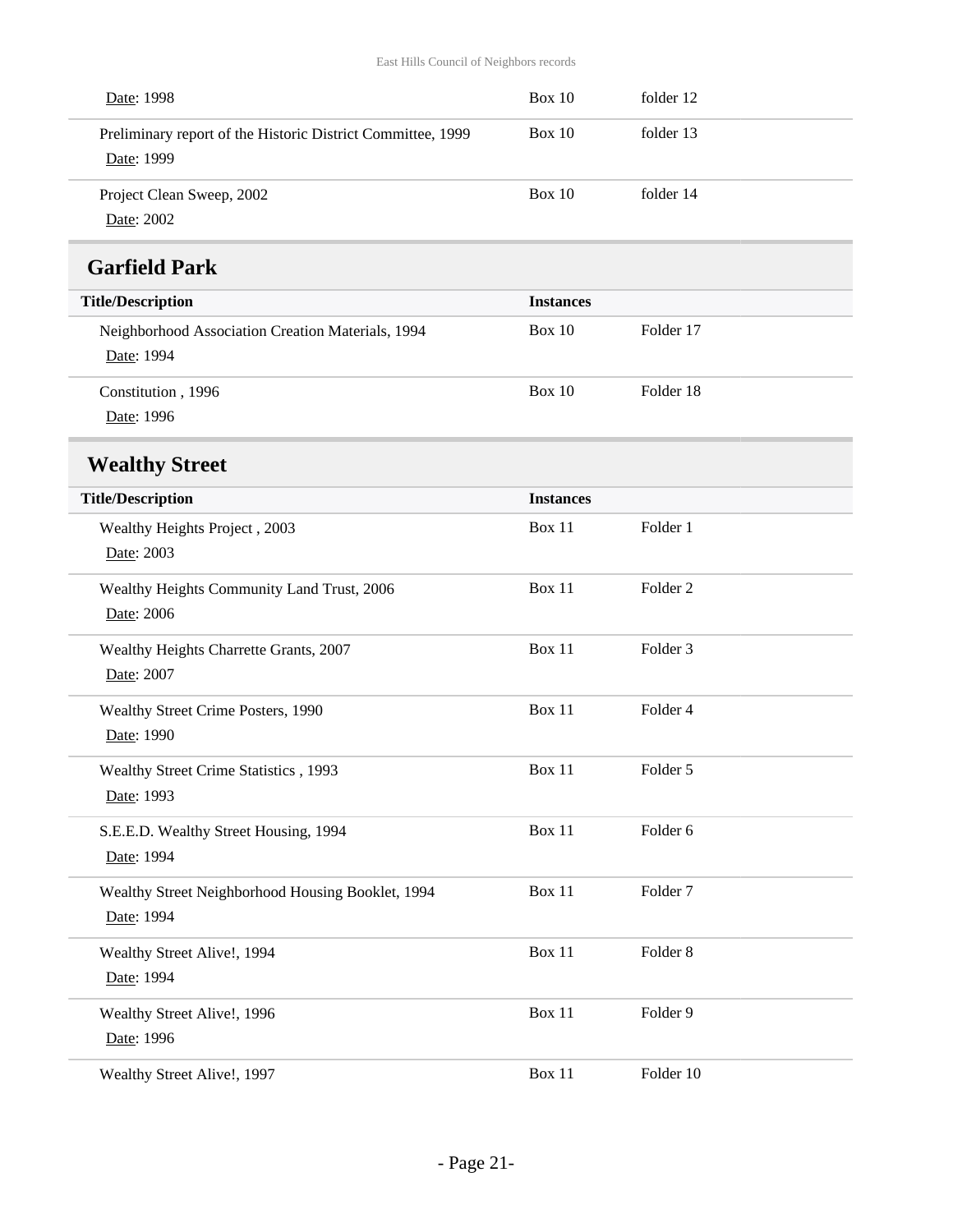| Date: 1997                                                                   |               |           |  |
|------------------------------------------------------------------------------|---------------|-----------|--|
| Wealthy Street Historic District Committee, 1997<br>Date: 1997               | Box 11        | folder 11 |  |
| Wealthy Street Alive!, 1998<br>Date: 1998                                    | Box 11        | folder 12 |  |
| Kent County Department of Health Circles of Peace, 1998<br>Date: 1998        | Box 11        | folder 13 |  |
| Voices of Youth Wealthy Street Mural Project, 1998<br>Date: 1998             | Box 11        | folder 14 |  |
| Wealthy Street Beautification, 2001<br>Date: 2001                            | Box 11        | folder 15 |  |
| Wealthy Street Alive!, 2001<br>Date: 2001                                    | Box 11        | folder 16 |  |
| Wealthy Street Alive!, 2002<br>Date: 2002                                    | Box 11        | folder 17 |  |
| Wealthy Street Alive!, 2003<br>Date: 2003                                    | Box 11        | Folder 18 |  |
| Sign-in Sheet, 1990<br>Date: 1990                                            | Box 11        | Folder 19 |  |
| Crime Materials, (1985-1986)<br>Date [bulk]: 1985-1986                       | Box 11        | Folder 20 |  |
| Housing and Zoning, (1987-1996)<br>Date [bulk]: 1987-1996                    | Box 11        | Folder 21 |  |
| Mailing list and Membership materials, (1988-1995)<br>Date [bulk]: 1988-1995 | <b>Box 11</b> | Folder 22 |  |
| Survey of Business Owners, 1993<br>Date: 1993                                | <b>Box 11</b> | Folder 23 |  |
| Crime Statistics, 1994<br>Date: 1994                                         | <b>Box 11</b> | Folder 24 |  |
| News Clipping, 1994<br>Date: 1994                                            | Box 11        | Folder 25 |  |
| Meeting Minutes and Agendas, (1994-1996)<br>Date [bulk]: 1994-1996           | <b>Box 11</b> | Folder 26 |  |
| Correspondence, 1995                                                         | Box $11$      | folder 27 |  |